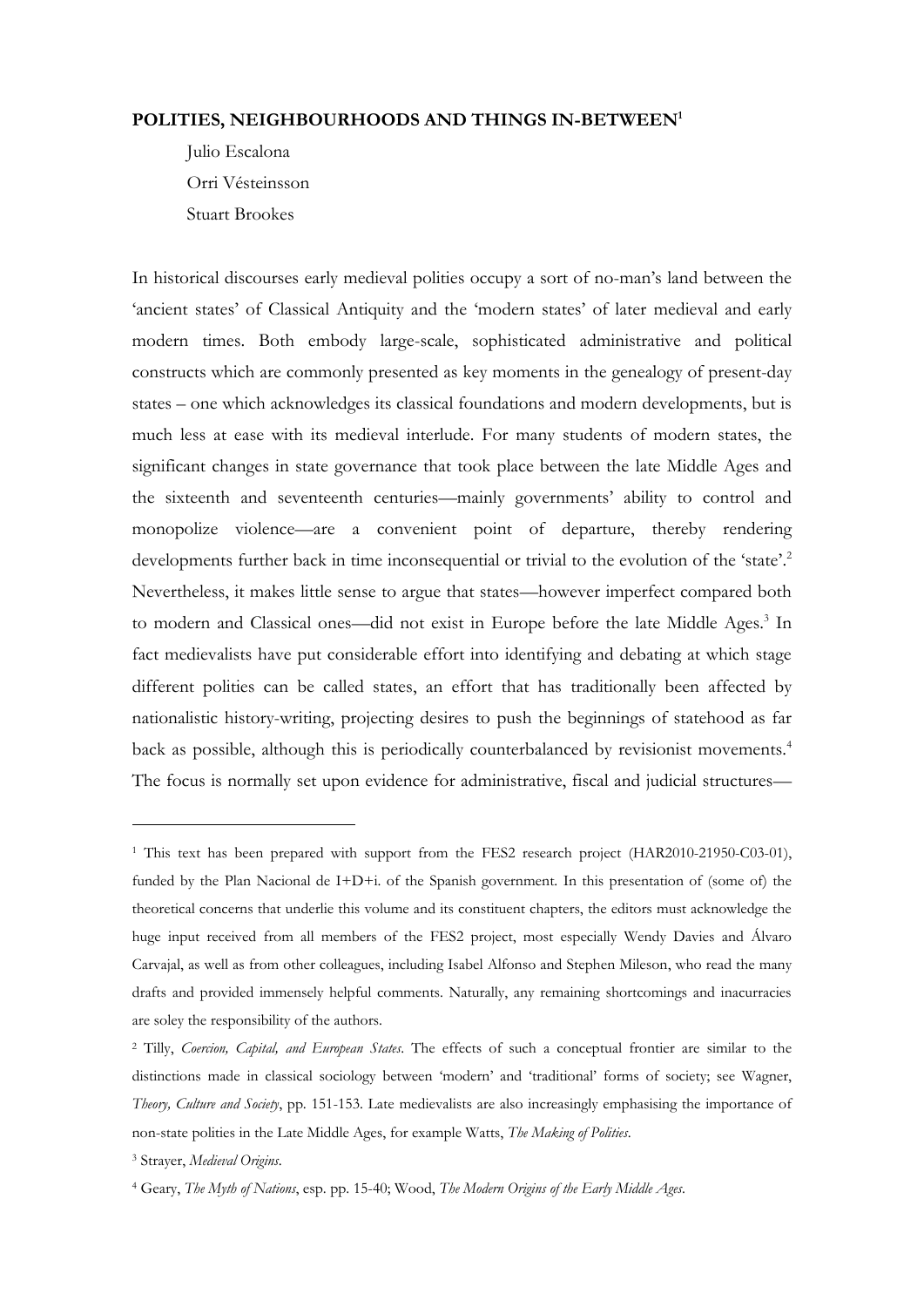what Joyce and others have termed the 'governmentalization' of the state<sup>5</sup>—and the degree to which they can be said to have been controlled by kings. An alternative to this institutional view is the notion, encapsulated most clearly in Marxist history writing, that states are first and foremost about the production and reproduction of social inequality, and therefore primarily instruments of the social elites at any time. Examples of both approaches are abundant in the literature, including chapters in this volume.

Medievalists have offered a variety of responses to these theories, conditioned by the divergent trajectories that lead from Antiquity through the Middle Ages and into modern states. On the one hand, there is an interest in Rome's successor states: the socalled barbarian kingdoms. Here, there is often particular emphasis placed on the 'Frankish core', where a considerable degree of post-Roman institutional continuity can be discerned, and where the key question is for many, not when the state appeared, but rather how much was it eroded in the post-Carolingian period, and how much of it needed to be reconstructed following the 'feudal age'. <sup>6</sup> On the other hand, there is the experience of regions of northern and eastern Europe that were never part of the Roman Empire, or, as is the case in Britain, where Roman institutions had mostly disappeared in the intervening period. Here, questions and theories about state formation are normally used to explain socio-political changes taking place in the ninth to thirteenth centuries, with an emphasis on distinguishing indigenous developments from Franco-Roman influences and models.<sup>7</sup> Change in these regions is often presented as a progression from small-scale polities towards larger states; a view that is further complicated by the desire of many archaeologists to identify state-like structures in deep time. Examples supporting such ideas have included the early Viking Age in northern 'non-Roman' Europe;<sup>8</sup> the late Iron Age in southern Britain;<sup>9</sup> the late Bronze and early Iron Ages in regions like Gaul<sup>10</sup> or Iberia.<sup>11</sup> In

<sup>5</sup> Joyce, 'What is the social in social history?', p. 238.

<sup>6</sup> The literature is immense. To cite only a few major references, see Pohl, ed., *Kingdoms of the Empire*; Airlie, Pohl, and Reimitz, eds, *Staat im Frühen Mittelalter*; Pohl and Wieser, eds, *Der frühmittelalterliche Staat*; Wickham, *Framing the Early Middle Ages*, chapters 2 and 3; Garipzanov, Geary, and Urbanczyk, eds, *Franks, Northmen and Slavs*. For a maximum view of post-Roman continuity, see Durliat, *Les finances publiques. De Diocletien aux Carolingiens (284-888)*. Cfr. Wickham, 'La chute de Rome'.

<sup>7</sup> E. g. Bagge, *Cross and Scepter*; Blomkvist, 'Eastern and Southern Scandinavia'. For a classical view on England see Campbell, 'The late Anglo-Saxon state: a maximum view' and furthermore Campbell, *The Anglo-Saxon State*.

<sup>8</sup> E. g. Randsborg, *The Viking Age in Denmark*; Thurston, ed., *Landscapes of Power*.

<sup>&</sup>lt;sup>9</sup> Haselgrove, 'Late Iron Age society in Britain'.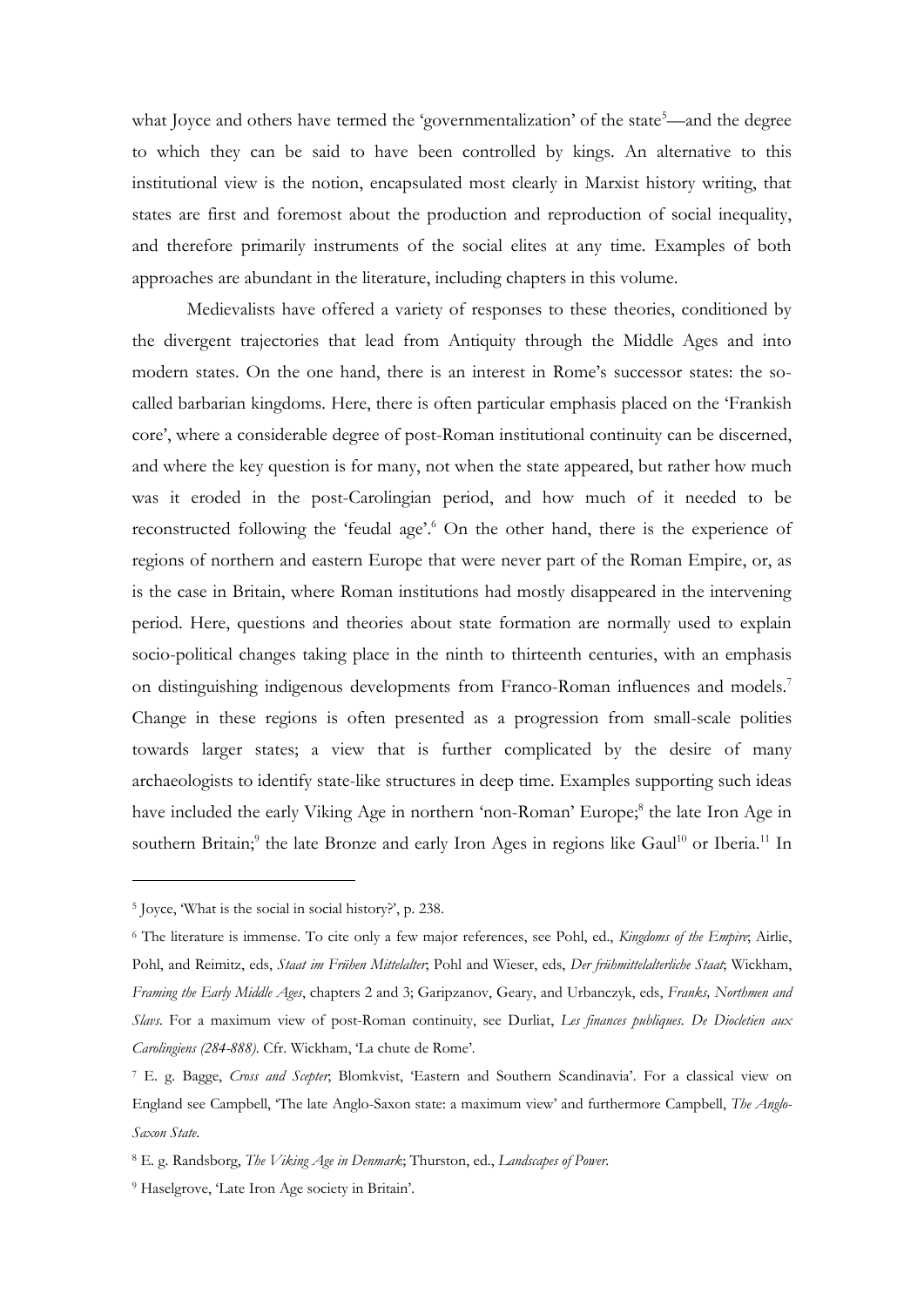the latter cases the process of state formation is inconveniently interrupted by the Roman conquest. In presenting such models, there is often a great reliance on linear neoevolutionary ideas that sit uncomfortably with the early medieval evidence, even if the traditional classification of bands, tribes, chiefdoms, and states<sup>12</sup> is modified to include subcategories and concepts such as 'heterarchy', 'network-polity', or 'centralized stratified society' as an intermediate category between chiefdom and state.<sup>13</sup>

Collapse, continuity, rupture, linear evolution... no single approach can account for early medieval Europe as a whole, even if some work well in specific cases. The different conceptions of 'state', as well as the term's notorious polysemy in different European languages, also serve to complicate the picture. A comprehensive understanding needs to account for both the variable survival of a strong Roman state, and the unprecedented penetration of state structures on the localities that this entailed, and for instances that remained untouched by Rome and its inheritance. It needs to combine evolution with other notions such as collapse, continuity and multi-linearity, all of which operated, to different degrees, in different cases.<sup>14</sup> There is not one, but many roads that lead from Rome: some lead to statelessness; others along different paths to social complexity; some of which in turn lead to states. What is important to recognise from the outset is that early medieval neighbourhoods were part of polities that were immersed in processes of secondary, not primary, state formation.

#### **1. Secondary state formation: the genie and the bottle**

Evolutionary views of state formation that focus upon the 'primary states' of Egypt,

<sup>10</sup> E. g. Arnold and Gibson, eds, *Celtic Chiefdom, Celtic State*.

<sup>11</sup> Chapman, *Emerging Complexity*; Ruiz and Molinos, *The Archaeology of the Iberians*.

<sup>12</sup> See especially Fried, *The Evolution of Political Society*; Fried, 'On the Evolution of Social Stratification'; Sahlins, 'Poor Man, Rich Man' and Service, *Primitive Social Organization*. The scheme is not without detractors such as e.g. Cohen and Service, eds, *Origins of the State*, Claessen and Skalník, eds, *The Early State*; Claessen and Skalník, eds, *The Study of the State*; Feinman and Neitzel, 'Too Many Types'; Johnson and Earle, *The Evolution of Human Societies*. However, it continues to be considered by many a useful tool for examining different types of societies; see, for instance, Renfrew and Bahn, *Archaeology*, pp. 174-77.

<sup>13</sup> See Ehrenreich, Crumley, and Levy, eds, *Heterarchy*, Blomkvist, 'Eastern and Southern Scandinavia' and Kristiansen, 'Chiefdoms, states and systems of social evolution'. See also Brumfiel, 'Heterarchy'. For criticism, see Sanderson, 'Evolutionism and its Critics', pp. 154-91 and 263-79.

<sup>14</sup> The best example of a multi-linear approach to post-Roman Europe is Wickham, *Framing the Early Middle Ages*.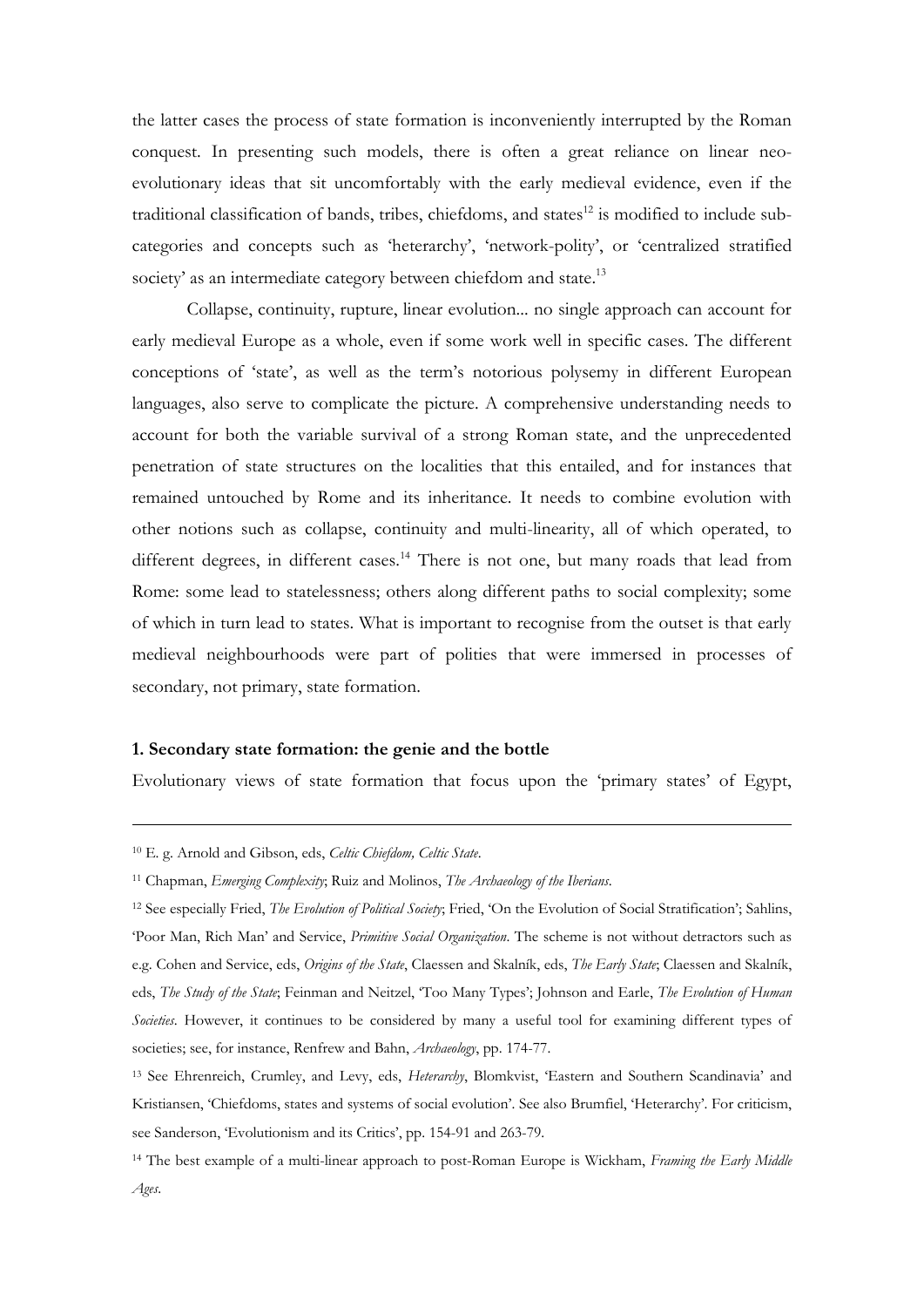Mesopotamia or Mesoamerica are of little help when dealing with the European early Middle Ages. Generally speaking, early medieval states simply did not come to exist in the same way as the great agrarian civilisations of Antiquity, and the attributes that are often seen as critical to these first states, as per Gordon Childe's famous check-list, are mostly absent.<sup>15</sup> Our case-studies fall under the rubric of 'secondary state formation'; a crucial issue which has received relatively limited theoretical attention compared to the origins of 'primary' states. If 'primary states' are defined as political, economic, and other organizational structures that emerged from non- (or pre-) state conditions (e.g. 'chiefdoms') in pristine settings, the concept 'secondary state' can be used to designate the successors of 'primary' states, to non-state regions that are incorporated by existing states, as well as to describe what happens when a region develops state structures in response to states that have already come into existence.<sup>16</sup> In practice these distinctions are not always clearly drawn and the general sense is that for many theorists secondary states are of relatively minor importance compared to their pristine/original, or modern/extant counterparts. As a result, even though the vast majority of all states that have ever existed are 'secondary', their bearing on the general issues of social evolution and state-formation is largely disregarded.

There are at least four main ways in which secondary state formation is relevant for the studies gathered in this volume. Firstly, there is direct inheritance. Roman structures of government did not fade out at the same pace and to the same extent everywhere. While crucial components of the state, such as taxation, probably disappeared almost everywhere between the fifth and seventh centuries, $17$  many others persisted to varying degrees, ranging from the practical (e.g. judicial procedures, systems of land proprietorship, legal processes), to the ideological (e.g. notions of public authority or political identities).

A second consideration concerns the introduction—or re-introduction—of features of more complex governance from outside, especially into peripheral regions. In fact, it is difficult to identify any political development in our case studies that is completely free from external influence. In some cases, imitation of, or contamination by, external states is seen as a determinant of indigenous change. Such is the case of Anglo-Saxon England, where a strong historiographical tradition contends that Carolingian governance was intensively adopted and re-interpreted to create a state system that was even more

<sup>15</sup> Childe, 'The Urban Revolution'.

<sup>16</sup> Price, 'Secondary State Formation'.

<sup>17</sup> Wickham, *Framing the Early Middle Ages*, pp. 56-150.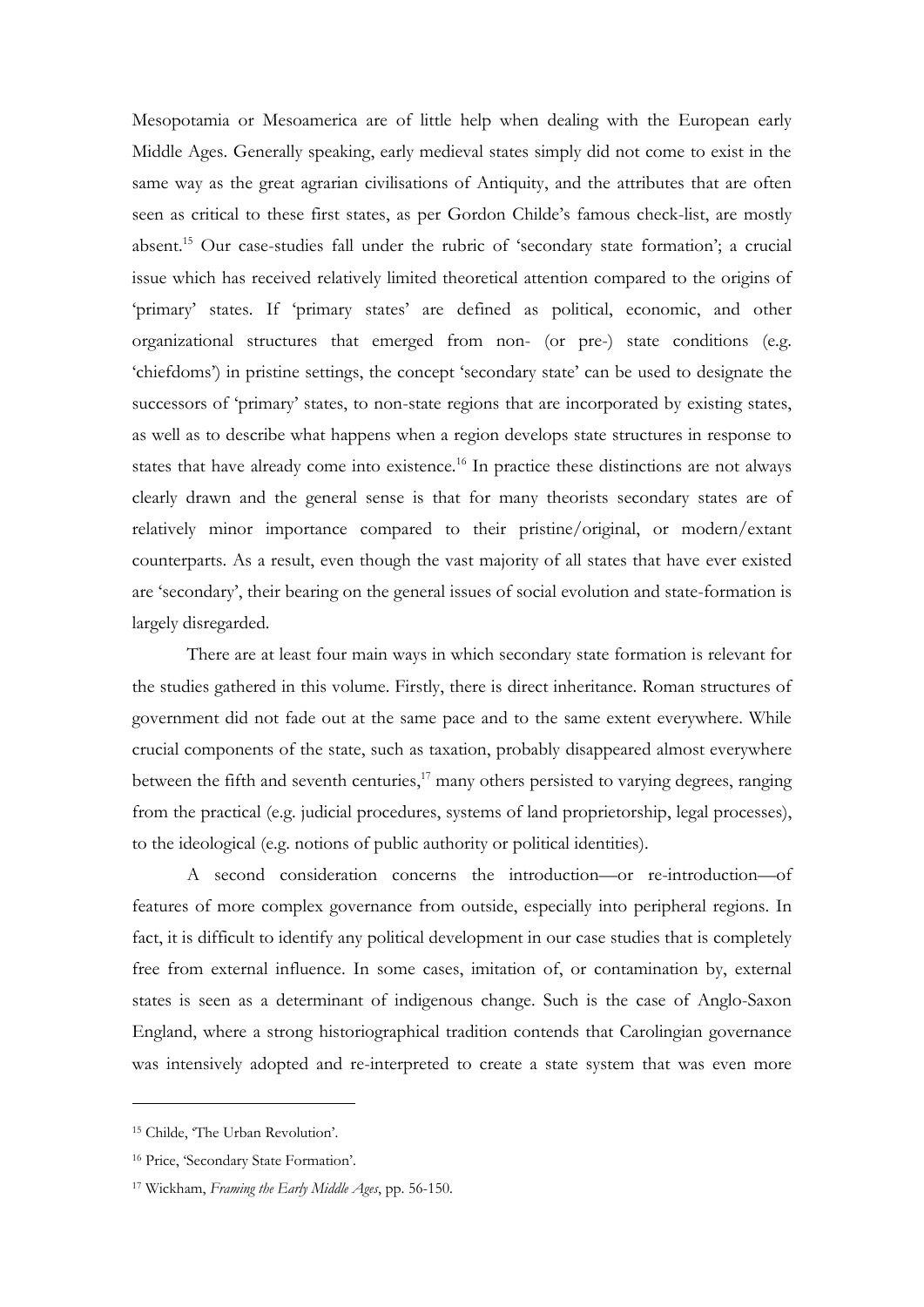perfect and resistant than its model. But it is not just a matter of kings or would-be kings mirroring other kings. In many of the northern areas (England, Iceland, Norway, etc.) political change is closely related to the adoption of Christianity, which often entailed a general redefinition of identity and an ideological rupture with the past and with undesirable social structures. With Christianity were also diffused notions of hierarchy, concepts of power and legal traditions, sometimes in strong contradiction and problematic hybridization with existing ones. Even if these could not in themselves be triggers of state formation, they certainly embraced new ideological and legal resources which could be put to good use by the right actors to build social difference, authority, and, as the institutional Church gained ground, mechanisms for socio-territorial control.<sup>18</sup>

Thirdly, some territories were affected by external influence in a much more acute and visible way, namely by their direct incorporation by another polity, whether of similar scale or a larger, more complex one. Anglo-Saxon England provides examples of both situations, especially regarding the incorporation of smaller units by the expanding kingdoms of Mercia in the eighth century and Wessex from the late ninth century.<sup>19</sup>

Fourthly, in some cases there is almost the reverse situation, that is, territories where the political dynamics were linked to external powers which did not, or barely operated directly upon them. In these instances, it was undertakings from the periphery that were critical to affecting change. <sup>20</sup> Such processes are particularly noticeable in formerly independent polities or territories which were formerly part of a larger realm, but constituted semi-autonomous bubbles where elites preserved connections to external powers in order to exploit the political capital derived therefrom. <sup>21</sup> Specific Carolingian

<sup>18</sup> See, for England, Wormald, *The Making of English Law, 1: Legislation and its Limits*, and the studies collected in Gameson, ed., *St Augustine and the conversion of England*. For Iceland, Vésteinsson, *The Christianization of Iceland*; For Norway, see Bagge, *From Viking Stronghold*; Bagge, 'Christianization and State Formation' See also Vigil-Escalera's argument in this volume about the building of churches in locations of established social significance.

<sup>&</sup>lt;sup>19</sup> See the detailed discussion by Stuart Brookes and Andrew Reynolds in chapter 7. However, it is probably Walcheren, the strongly peripheral Frisian island engulfed by the Carolingian realm studied by Letty Ten Harkel (chapter 9), that provides the most striking case of social distance between the small and the large scale in this volume.

<sup>&</sup>lt;sup>20</sup> The clearest example in this volume is Vésteinsson's discussion of the connections between the Icelandic elites and Norway (chapter 10), including their participation in partisan struggles and their direct or indirect links to the Norwegian monarchy before the 1220s.

<sup>21</sup> See Werner's classical studies: Werner, 'Les principautés périphériques dans le mond Franc du VIII siecle'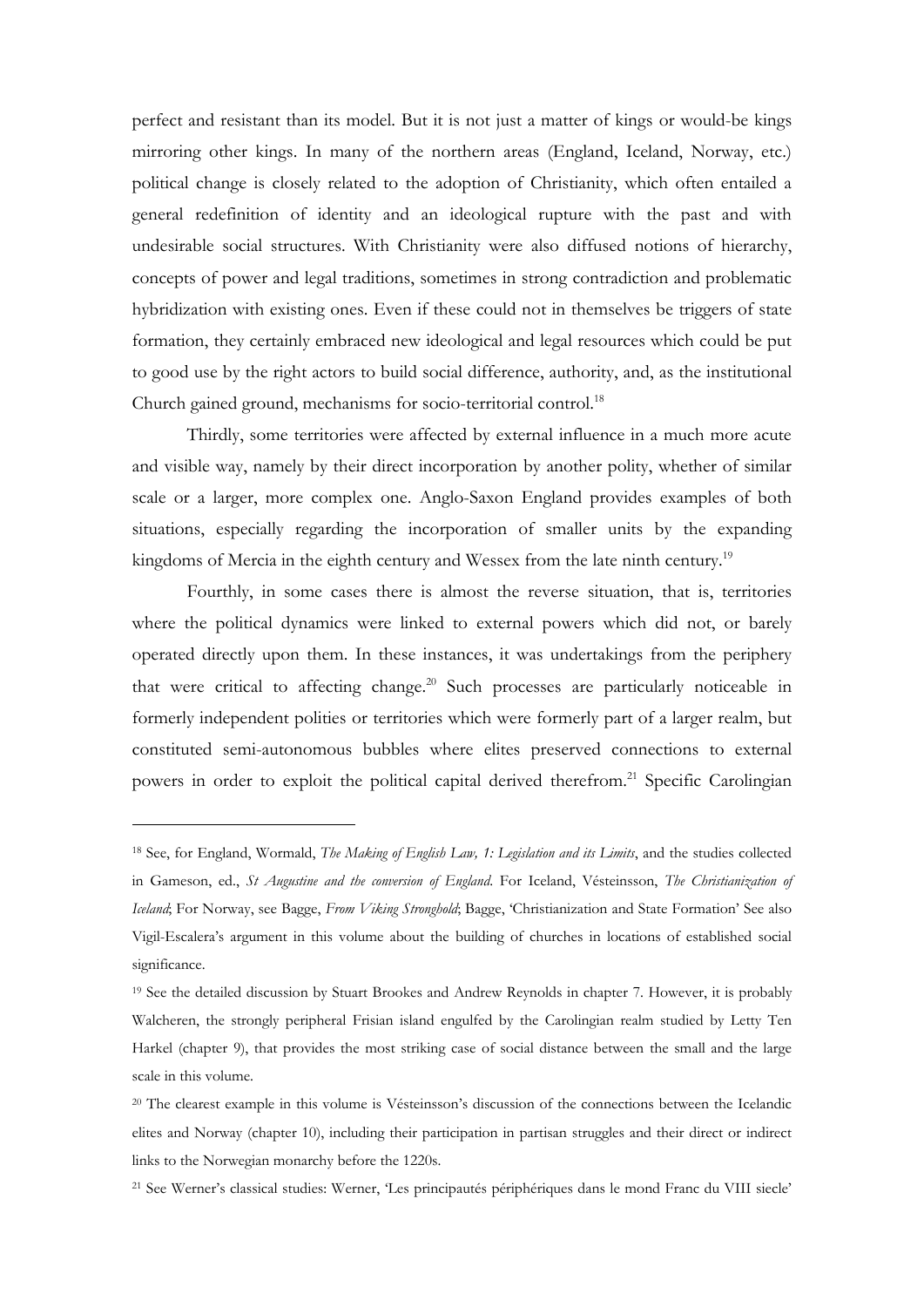peripheries, whether largely autonomous, such as Brittany, or more formally attached, such as Catalonia, can be read in this light, but also other kinds of peripheries, such as the county of Castile within the Astur-Leonese kingdom.<sup>22</sup>

Regarding these four situations, it is important to bear in mind the often neglected issue of the resilience of statehood. The relatively abundant literature on collapse tends to emphasize the role of 'creative peripheries' in preserving social practices and modes of operation that are normally understood as being created, fostered, and/or enforced by the state after the demise of centralized powers.<sup>23</sup> Those may include a legal culture, notions of justice and authority, specialised literacy and numeracy or a even a diplomatic culture, as suggested by Wendy Davies in this volume. There are numerous examples of this kind of situations in parts of post-Roman Europe where aspects of Roman culture––from literacy and documentary culture to wider legal and political notions, even world visions––survived for a longer or shorter period in municipal or micro-regional governance after the collapse of the state. Such is the case in parts of Iberia, where in the southern province of *Hispania Baetica*, cities managed to keep alive a complex Roman culture for most of a largely stateless fifth century, or *Gallaecia*, in the northwest, where a more profound state collapse did not erase a world vision that conceived of the region as essentially part of the––much troubled––Roman world.<sup>24</sup> A similar worldview is expressed in the writings of the sixthcentury British monk Gildas, and can be recognised also in the survival of Roman traditions of epigraphic literacy and time measurement in Celtic-speaking parts of Britain.<sup>25</sup>

#### **2. Rulers and the ruled**

<u>.</u>

There is a strong tendency amongst anthropologists and archaeologists to study the development of complex, differentiated forms of political organization by focusing upon

and Werner, 'Kingdom and principality'.

<sup>25</sup> Handley, 'The Early Medieval inscriptions of Western Britain: Function and Sociology'

<sup>22</sup> Brett, 'Brittany and the Carolingian Empire'; Escalona, 'In the name of a distant king'; Jarrett, 'Engaging Élites'.

<sup>23</sup> Renfrew, 'Systems collapse as social transformation'; Tainter, *The collapse of complex societies*; Yoffee and Cowgill, eds, *The collapse of ancient states*; McAnany and Yoffee, eds, *Questioning Collapse*. On regeneration after collapse, see Schwartz and Nichols, eds, *After collapse. The regeneration of complex societies*; Morrison, 'All is not lost when the center does not hold'.

<sup>24</sup> In chapter 13 of this volume Wendy Davies makes a compelling case for the survival of a tradition of scribal training and charter-writing of Late Antique origin in northern Iberia alongside the more visible production from great ecclesiastical houses. See also Davies, 'Local priests and the writing of charters'.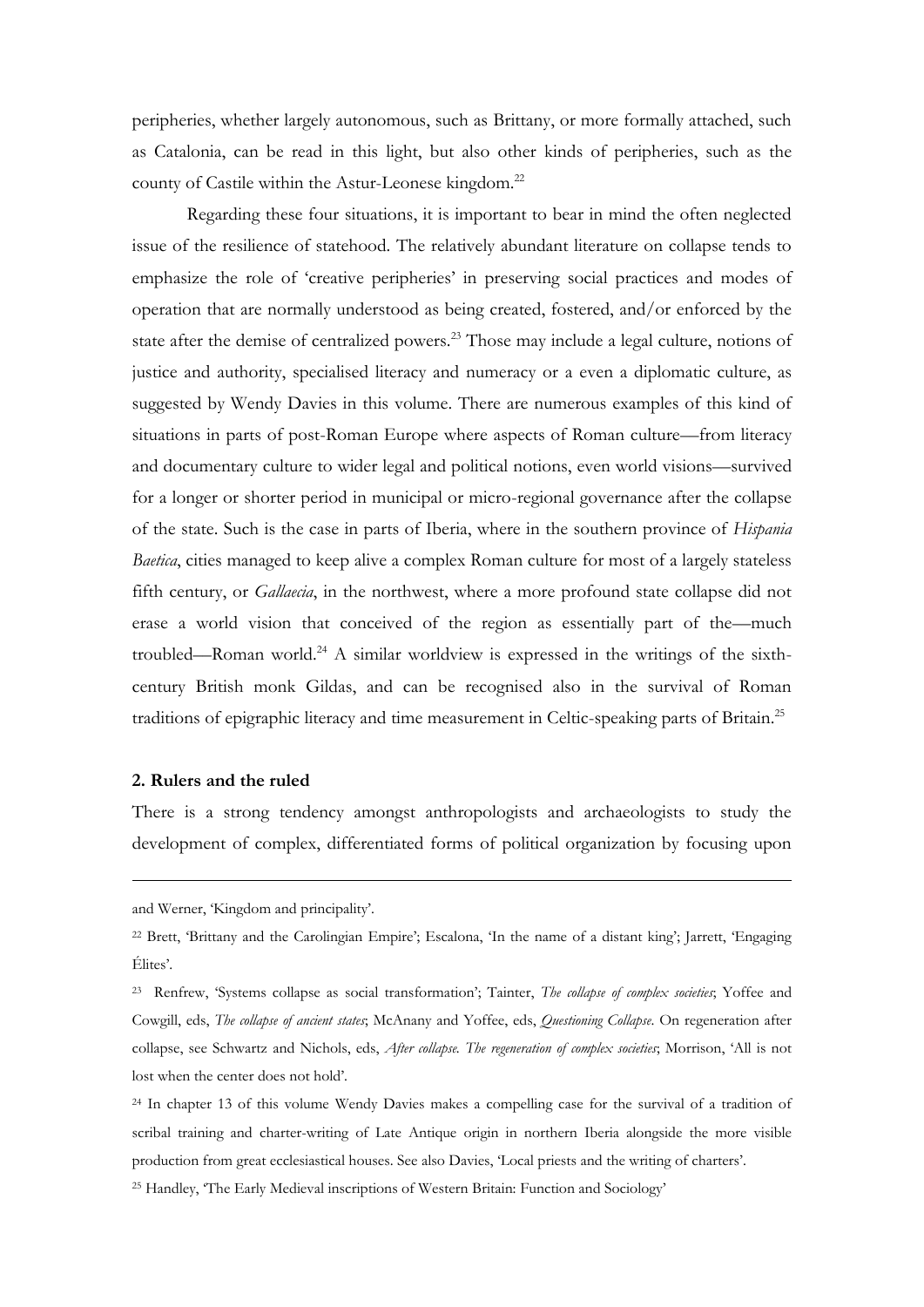the figures of the rulers, and how they acquire, maintain and exercise their capacity to, in Weberian terms, 'impose [their] own will upon the behaviour of other persons'.<sup>26</sup> Neoevolutionary thinking allows for a bottom-up approach at the 'primitive' end of the socioevolutionary process: change from band to tribe or segmentary society is not normally seen as a matter of powerful leaders uniting hitherto disparate bands under a single ruler, but rather of groups becoming larger because of other social and economic dynamics. However, at the 'complex' end—that is to say, at the level of chiefdoms and states—the machinations of leaders tend to be regarded as much more critical to developments.<sup>27</sup> There is an implicit circularity in this belief, as the exercise of power seems also to be the reason for its existence: the strong-man creates power by applying it. Can the inherent tendency of people in power to want more of it suffice as an explanation for the development of more effective and extensive political structures? A whole body of sociological theory recognizes that the matter is not so simple. Scholars like Hanna Arendt, Talcot Parsons, Leo Althusser, Jürgen Habermas, Michel Foucault and Michael Mann<sup>28</sup> who disagree heartily on most things, including power—all appreciate that power resides in, and is drawn from, the group over which it is exercised.<sup>29</sup> In other words, it is the ruled, not the ruler, that, to different degrees, set the conditions of rulership.

In most of the early medieval peripheries studied in this volume, and in many other cases besides, rulers normally did not have the resources to hold and reproduce their power in disregard of the social body. <sup>30</sup> Rather, rulers' authority was nested in a lattice of relations of different scales. In small-scale societies, rule is embedded in local social structures, personal relationships, and community dynamics, so that authority resides in the consensus that forms and legitimises the existence of a political centre. In many of the cases described here, this politics of consensus is institutionalised in the form of assemblies, $31$  so that the political community was in a sense identical to the gatherings of its stakeholders. The Irish *tuath*, Norwegian *fylke*, or Anglo-Saxon *shire* were simultaneously a territory, a community (or a representative section of a community), and the mechanism by which political authority was legitimated.

<sup>26</sup> Weber, *Economy and Society. An Outline of Interpretive Sociology*, ed. by Roth and Wittich, p. 942.

<sup>27</sup> Earle, *How Chiefs Come to Power*.

<sup>28</sup> Arendt, *The Human Condition*; Parsons, 'On the concept of political power'; Althusser, *Lenin and Philosophy*; Habermas, *The Theory of Communicative Action*; Foucault, *Discipline and Punish*; Mann, *The Sources of Social Power, 1*.

<sup>29</sup> Also Barnes, *The Nature of Power*, p. 57.

<sup>30</sup> See Astill in chapter 2 of this volume.

<sup>31</sup> Reuter, 'Assembly Politics'.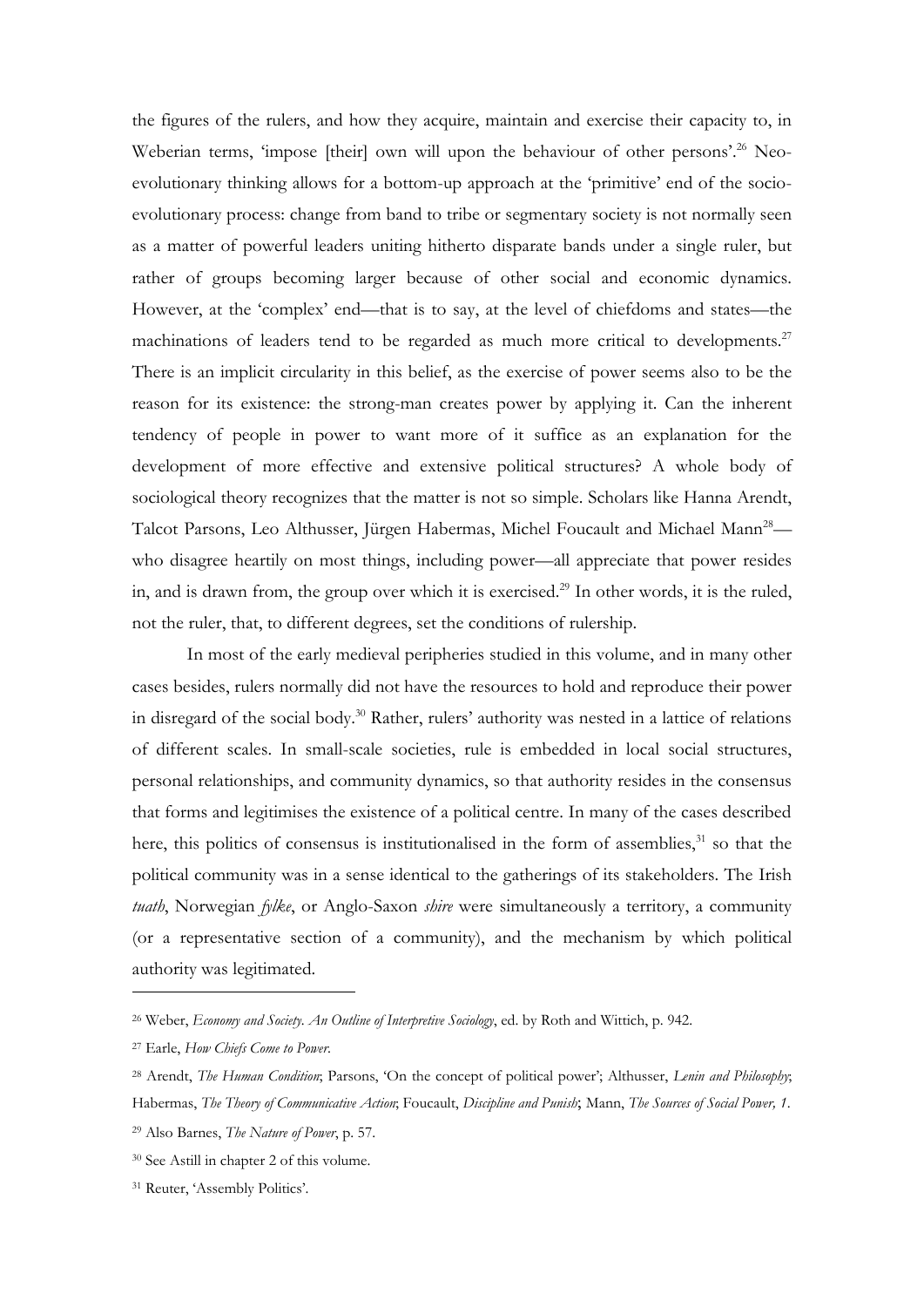This direct relationship between local communities and decision-taking political spheres is widely detectable amongst the (commonly pre-state and often small-scale) polities of northern Europe.<sup>32</sup> Conversely, in the usually larger polities of southern Europe, local or micro-regional political assemblies do not seem to have had the same representational role. The general impression is that smaller-scale territorial communities were more important to the creation and functioning of government in those northern regions where early medieval polities evolved into larger aggregates from a situation of intense socio-territorial fragmentation, <sup>33</sup> than in the south where at least the idea, if not the actuality, of a wider state, with its notions of centralised authority, persisted throughout the period. Many historians, however, will stress that the concept of a political body or community formed by the ruled was of paramount importance–even if more ideological than practical–across medieval Europe.<sup>34</sup>

This contrast between northern and southern Europe is, of course, overly simplistic. In most, if not all, parts of Europe higher levels of authority, not explicable by local dynamics, had existed at least since the Bronze Age. These higher levels are much more difficult to account for, not least because their impact on individual communities and peoples' everyday lives remained limited for much of the time. Kristiansen's notion of a 'centralized stratified society' attempts to characterize the relationship between these two tiers of authority in prehistoric Europe.<sup>35</sup> In this ideal model a society has a paramount chief or high-king who depends on recognition by sub-kings who exercise real control in their respective areas and who may only submit to the high-king symbolically or through cooperation in war. The power of sub-kings stems from their role as representatives of the small political communities from which their legitimacy derives, whereas that of high-kings mainly draws on their connections with sub-kings. In the absence of significant concentrations of resources, a ruler's ability to act is mainly dependent on consensus, either from the small territories in the case of sub-kings, or from sub-kings and in the case of high-kings. Such a system is, in a relative sense, stable at the small scale, but characteristically volatile at higher levels, where dynastic and/or clientele links remain

<sup>32</sup> Carroll, Reynolds, and Yorke, eds, *Power and place*; I Æthelberht; VI Æthelstan 8.1–8.3, see Whitelock, *English Historical Documents, 1*.

<sup>33</sup> Compare Iversen in chapter 11 and Vigil-Escalera in chapter 7 of this volume.

<sup>34</sup> Reynolds, *Kingdoms and Communities*.

<sup>35</sup> Kristiansen, 'Chiefdoms, states and systems of social evolution'.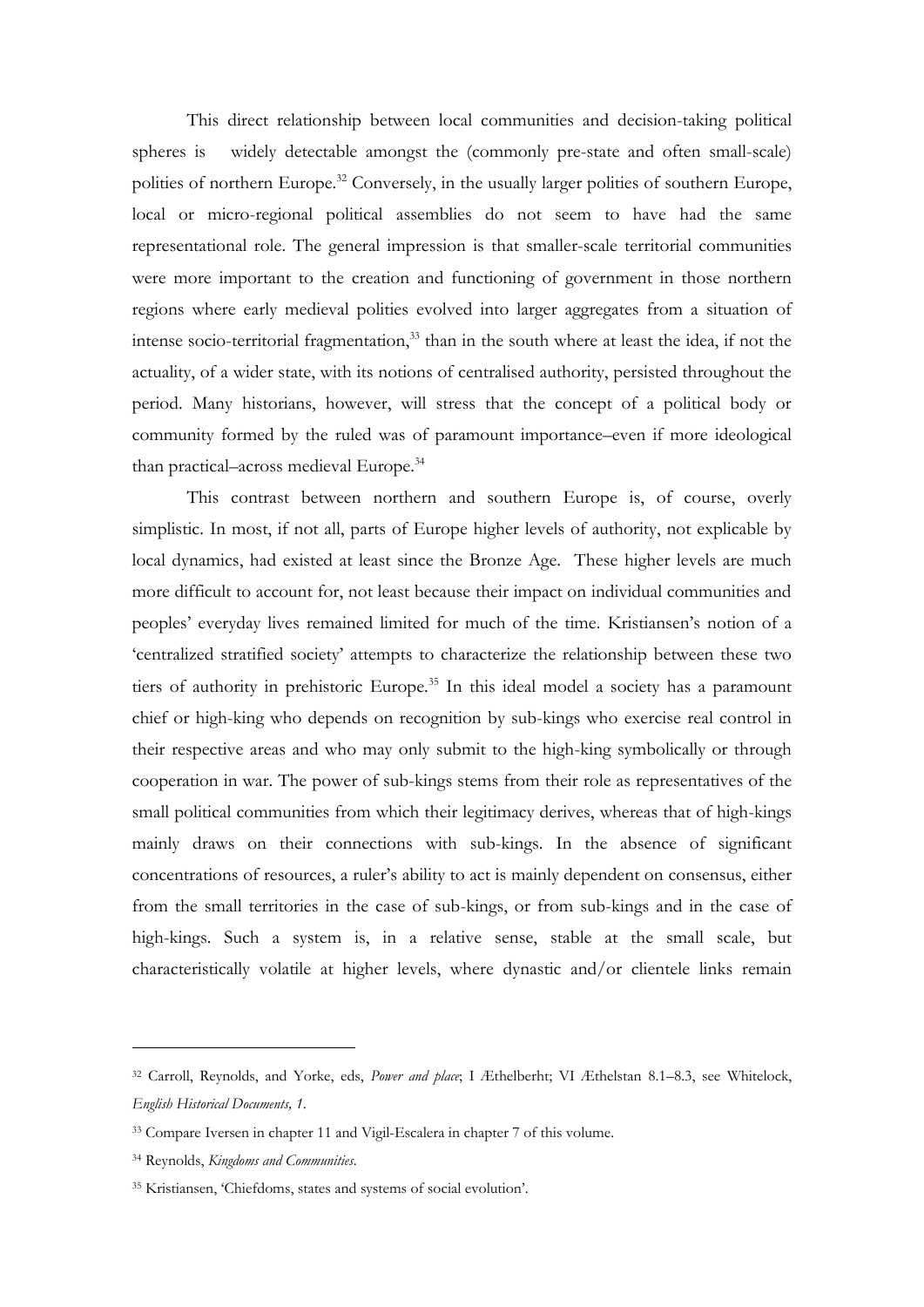highly personalized.<sup>36</sup>

A hallmark of such systems is that neither level of authority is predicated to a significant degree on command over resources, and the higher level not at all. The highkings had as a rule no authority or control over resources in the areas governed by their sub-kings. A key issue is therefore why and how some polities and not others developed control mechanisms which allowed interference in the localities by the higher level of authority. The variables affecting the outcome depend more on scale and social distance (i.e.: on varying degrees of social complexity and inequality) than on population size, as argued by neo-evolutionists. $37$  While instability dominates the higher level, the basic political communities of the lower levels may endure as the primary venues for decisions affecting people's lives; as higher levels become more stable, the basic political communities tend to be superseded, sometimes totally dismantled, or recycled into administrative units. In these cases, the process of administrative regularisation was often accompanied by the replacement by, or downgrading of, sub-kings to the status of local officials, whose principle roles shifted from representing localities and arbitrating disputes, to supervising policing, collecting royal dues, and enforcing the policy decisions of highkings. From the point of view of dominant kings, the practice of replacing sub-kings with bonded officials may have been seen as a preferable option, curtailing any potential political re-fragmentation of the kingdom; for sub-kings, official status may have had its own appeal, opening the door to more intensive forms of local power. With greater centralised administration, the role of assemblies diminished, particularly with the development of proto-parliaments that governed continuously rather than periodically. Whilst periodical assemblies could persist, their role in higher politics became symbolic rather than real. The annual general assembly at Þingvellir in Iceland is an example of a long-lived institution of local representation that persisted despite gradually losing influence over the polity it represented, becoming instead an element in the administration of the larger polity. Anglo-Saxon England witnessed a comparable wholesale deletion of small early Anglo-Saxon polities, and their replacement with a network of ready-made administrative districts, whose assemblies were essentially detached from high political decision-making, as statehood unfolded.

On either side of this transition a change in the socio-economic foundations of the

<sup>36</sup> See, for example, Davies, *Patterns of power*.

<sup>37</sup> Cfr. Carneiro, 'On the relationship between size of population and complexity'; Bodley, *The power of scale*, pp. 8-13; Quigley, 'Introduction: The Character of Kingship'.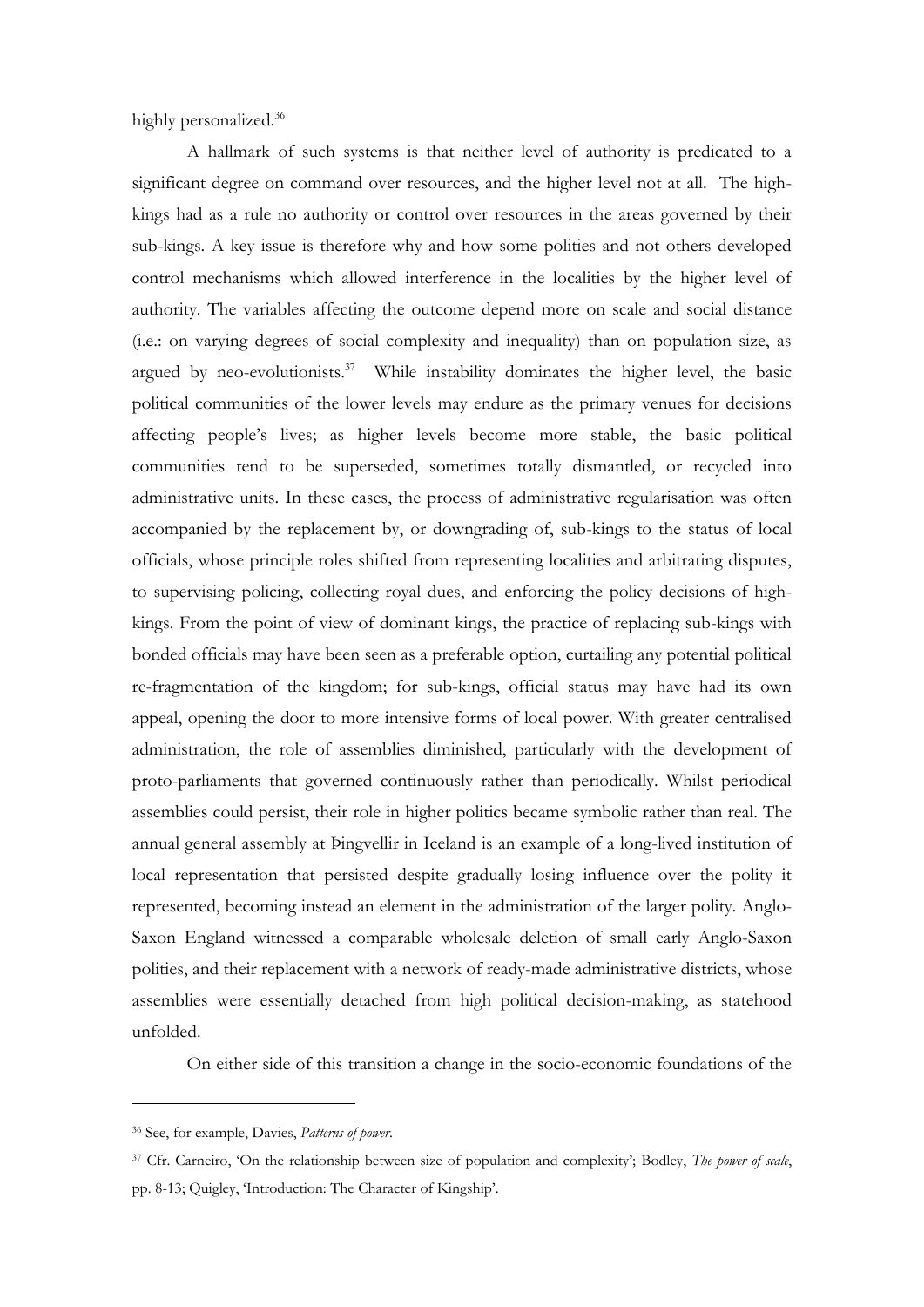elites can often be observed, from focusing on extra-economic activities, such as the redistribution of prestige goods from plunder or trade within client networks, to a preoccupation with land ownership and the extraction of peasant surplus as rent. For small-scale societies the political implications of aristocratic estates (even if fragmented and scattered), worked by peasants who are subject to more intense surplus extraction, cannot be overestimated,<sup>38</sup> and neither can their role in the emergence of the systems of 'durable inequality'—to borrow Charles Tilly's concept—which ultimately became states.<sup>39</sup> Scale determines the capacity to create social distance: a highly fragmented political landscape militates against the emergence of strong, land-based aristocracies from within individual communities, because these are unable to turn most of their fellow men––to whom they are personally tied through kin, free-clientship and community links––into dependent peasants that can be managed from afar and used as a source for substantial, durable surpluses.<sup>40</sup> External resources obtained through warfare and plundering can help surpass the economic threshold of aristocratic accumulation, but this is either unpredictable and unstable—today you win, tomorrow you lose—or else tends to develop into more stable relations with neighbouring territories based upon tribute-taking. What emerges in these cases is the creation of a larger, twofold operational scale: the territories from which tribute is extracted, and the 'core' areas it flows to.<sup>41</sup>

In deeply fragmented contexts, scale-growth can be seen as a necessary condition for aristocratic accumulation of wealth and power, because the 'critical mass' for the creation of a strong aristocratic class is more easily achieved extensively over a number of territories than intensively in a single one. By extending their power over alien communities, with whom no 'organic' links—kinship, clientship, representation—exist, aristocrats are more easily able to impose tougher mechanisms of surplus extraction, particularly if these communities are incorporated by force.<sup>42</sup> Mere force, however, can hardly sustain the 'social construction of scale';<sup>43</sup> rather it is a combination of top-down and bottom-up agency. On the one hand, increasing the social distance between the local

<sup>38</sup> Wickham, *Framing the Early Middle Ages*, pp. 570-588; Faith, *The English Peasantry*, pp. 153-177; Faith, 'Forces and Relations of Production'.

<sup>39</sup> Tilly, *Identities, boundaries and social ties*, pp. 71-90.

<sup>40</sup> On the important role of egalitarian notions in preventing excessive internal differentiation within communities, see Boehm, 'Egalitarian behavior and reverse dominance hierarchy'.

<sup>41</sup> See a very lucid discussion in Charles-Edwards, 'Early medieval kingships'.

<sup>42</sup> See Escalona and Reyes Téllez, 'Scale change on the border'.

<sup>43</sup> Marston, 'The social construction of scale'; Cox, 'Representation and power in the politics of scale'.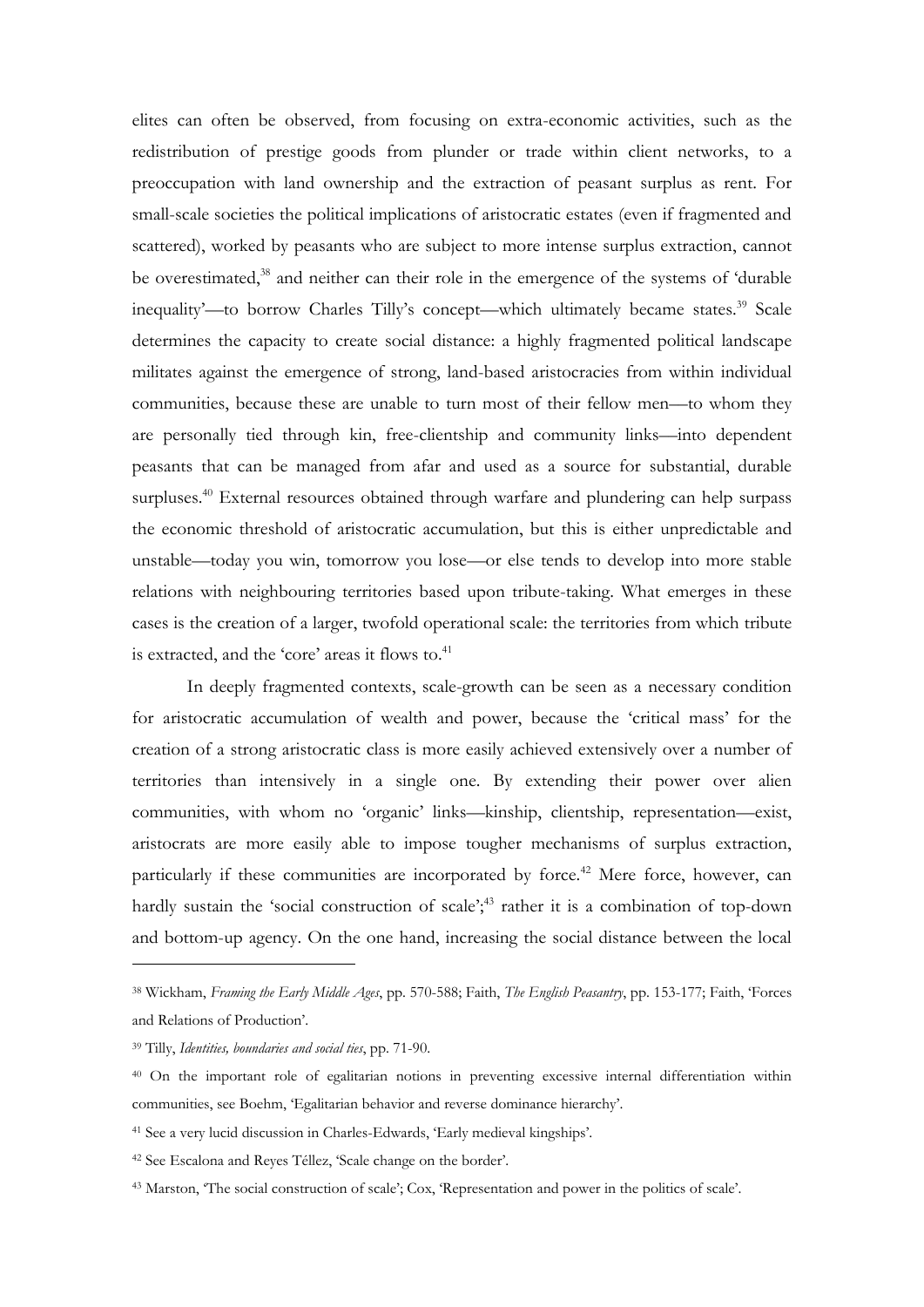and the supra-local facilitates the development of land-based aristocracies. On the other hand, community identity has to adapt and become accustomed to more extensive landscapes of power. How communities navigate between the local and supra-local reflects ultimately the resilience of communities to changing social conditions, as we shall discuss below. These kinds of processes may be reflected in the transition from large units of 'extensive lordship' to smaller aristocratic estates of 'intensive lordship' as is seen in several of the chapters in this volume. <sup>44</sup> Wickham's timely caveat that in the clearest instance of this process—Anglo-Saxon England—the creation of large-scale aristocratic estates came late in the state-formation process, indicates that 'feudal' land-tenure does not need to be quantitatively dominant in society to trigger the creation of a 'feudal' aristocracy, and that it can be, and often is, combined with other, more political mechanisms of accumulation, like booty, traded prestige goods, and foodstuff from tributes.<sup>45</sup>

Diversity is another important factor in scale growth. Environmental variations in terrain, climate, soils, or hydrology, have a bearing on the form and level of local lordship, the ways in which territories might be incorporated, and the varying degrees of aristocratic imposition and direct royal control that could result. The combined roles of physical and social geography in shaping the patchwork of social and territorial organisation is explored by Stuart Brookes and Andrew Reynolds in chapter 6. Not only were there regional variations, but situations could change dramatically from one settlement to the next. Astill's remarks in chapter 2 about the need to override uni-linear models and account for coexisting divergent situations, from direct state intervention on agricultural production, to more, or less, intense lordly control, to largely autonomous peasant self-organisation, are equally relevant to this argument. Despite–and perhaps thanks to–the homogenising cover represented by legal systems and religion, this kind of variability is a paramount component of the early medieval and later experience.

A final, but important point is that, although the issues (ruler-to-ruled relationships, political representation, scale-change, the development of land-based aristocracies) can be ordered in a linear evolutionary sequence, as indeed they often are in northern Europe, these processes are equally relevant to all the other modes of secondary state formation cited above. Furthermore, the more complex these polities––both structurally and in their historical process––the more likely it is that they will contain an intricate patchwork of

<sup>44</sup> For Anglo-Saxon England see Astill in chapter 2; for northern Iberia, see Fernández Mier (chapter 3) and Carvajal (chapter 12).

<sup>45</sup> Wickham, *Framing the Early Middle Ages*, pp. 345-351.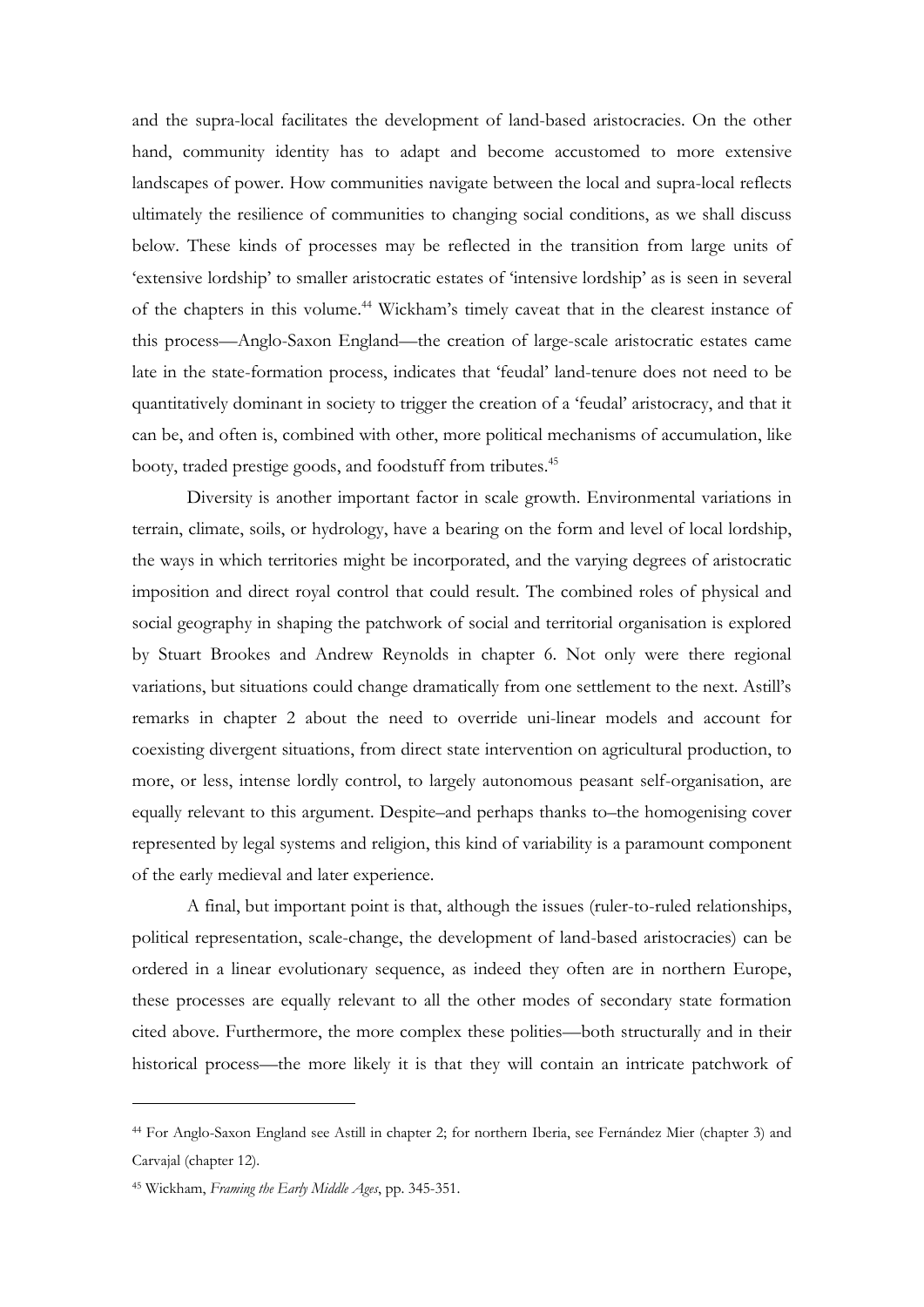situations, including pockets of city–hinterland dependence, coherent royal/aristocratic estates, central places, rural areas controlled by warlords and their clients, areas of largely autonomous free peasants, and so on. In the end, no single model can account for the great variability on the ground.

## **3. The Local: Communities, Territories and Identities**

Although a 'neighbourhood' is commonly understood as a localised community within a city wherein interpersonal relationships are based mainly upon proximity and everyday contact,<sup>46</sup> in this volume we have chosen to use it as a convenient label for the people living in a 'locality', as the latter term evokes ideas of space rather than people.<sup>47</sup> In our early medieval case-studies, local societies tend to contain distinctive features that single them out from phenomena at the higher scales. These include—but are not limited to—the tendency to organize themselves into communities, and their development of particularly intense connections to their local space. Closer inspection quickly reveals, however, that the early medieval local scale can be just as diverse as the supra-local, if not more so.<sup>48</sup> A major break-through in the making of this volume has been to understand the local not as an absolute term, but as a something that needs to be constantly re-defined in the context of the wider social system. Settlement forms, economic activities or social structures can superficially appear to be very similar, but may work entirely differently depending on the articulation of the social body they are embedded in. Comparisons of one or several of these features may therefore be misleading without a consideration of the wider particular context.

The local community, as a form of organization by which multiple peasant households jointly occupy and exploit a defined space, is recurrent in studies of early medieval rural society. However, three important caveats to this conception need to be posed. Firstly, local sociability is not limited to community ties. In some contexts networks of kinship, patronage, or other kinds of association which transcend spatial boundaries, were equally or more important in binding people together. Secondly, the supra-local levels also have their communities which may have similar or greater importance. Thirdly, a mechanical relationship between archaeologically-defined settlement forms and community

<sup>46</sup> See Mayhew, *A Dictionary of Geography*, s. v. 'Neighbourhood'.

<sup>47</sup> Jonas, 'Locality'.

<sup>&</sup>lt;sup>48</sup> Many of the problems related to the definition of the local have come up in previous works by our group and are thoroughly discussed in Davies, 'Populations, Territory and Community Membership'.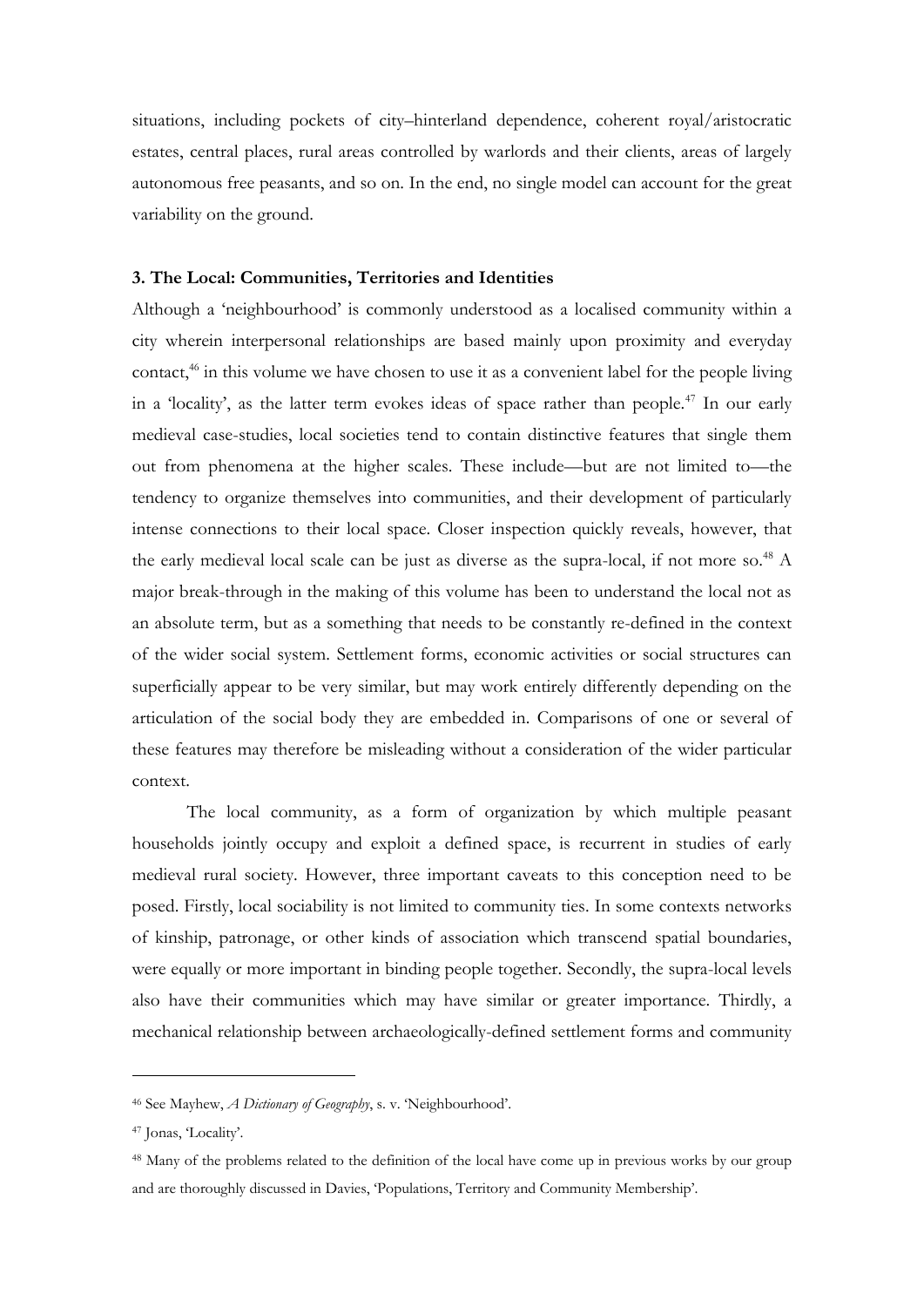relationships cannot be assumed. The form of early medieval rural settlements varies considerably, but can be reduced to the two major categories of farms and villages, the first corresponding to scattered individual households exploiting their immediate surroundings, and the second to groups of households (with varying degrees of nucleation) jointly exploiting a shared space (with varying forms of organization).<sup>49</sup> These two types, and many sub-types, co-exist throughout the early medieval regions discussed in this volume. Archaeologically, local scale may be understood as either an individual farm or a whole village, with obvious repercussions for our understanding of 'community'. The crucial issue is the scale of community relationships. Thus, in some of the case-studies in this volume, such as Iceland or Norway, which are dominated by farm-type settlements, the household is the most visible manifestation at settlement level. However, Vésteinsson has showed that, more than 'independent' isolated farmsteads, these formed networks of several farms collectively managing essential common resources such as pasture and water. In thinlypopulated Iceland these widely spread networks of farms are equivalent to the large, dispersed village community one sees in more densely settled landscapes.<sup>50</sup> Likewise, in chapter 11 of this volume Iversen suggests that pre-Viking political organisation in parts of Norway saw farms aggregated into larger units whose strong community bonds were expressed at periodical political assemblies. It is this political constituency, Iversen argues, that defines the local, even if the archaeological evidence manifests itself as individual farms/households.

Villages can be more easily related to community organization, but can take a variety of forms.<sup>51</sup> In England, for example, the emphasis has traditionally been placed on open-field agriculture as a form of household co-operation which triggered the development of the 'community of the vill'.<sup>52</sup> However, open-field farming is only recorded relatively late in the first millennium AD and generally only in specific areas of midland Britain, which would foster the idea that rural communities were a late and regionally distinct phenomenon. In chapter 2 Grenville Astill questions the emphasis placed on openfield farming, stressing the need to recognise other, more general forms of peasant co-

1

<sup>49</sup> A thorough discussion of settlement patterns in Hamerow, *Early Medieval Settlements*. See also Quirós Castillo, ed., *The archaeology of early medieval villages*, pp. 13-112; Roberts, *Rural Settlement in Britain*.

<sup>50</sup> Vésteinsson, 'Communities of Dispersed Settlements'.

<sup>51</sup> See the comparative discussion in Wickham, *Framing the Early Middle Ages*, pp. 383-518.

<sup>52</sup> The literature is abundant:; see by way of landmarks Cam, 'The community of the vill'; Taylor, *Village and Farmstead*; Hall, *The Open Fields of England*; Faith, *The English Peasantry*.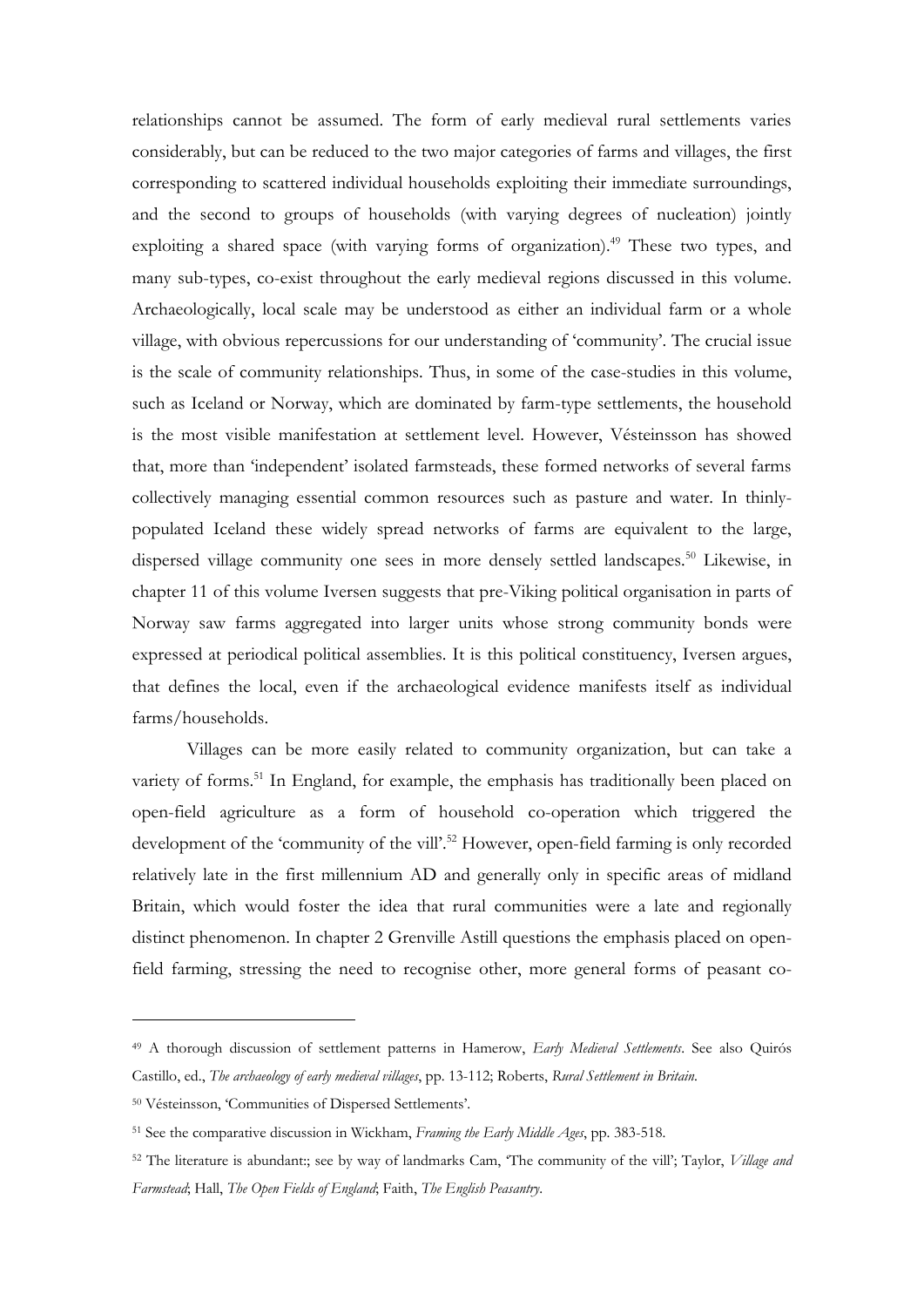operation such as the management of commons. <sup>53</sup> This observation aligns the English debate more closely with that of other European areas where different technical and ecological conditions didn't lead to open-field agriculture.<sup>54</sup> In these areas community bonds are more clearly expressed in the regulations of access to pasture, water, and other common resources. In Iberia the concept of the village community is more a dominant historiographical orthodoxy that needs to be critiqued to include other co-existing forms of community. Unlike northern Europe, nucleated villages are recognized in some parts of central Spain as early as the sixth and seventh centuries.<sup>55</sup> Clustered housing, village cemeteries and their like, help to identify these sites as the setting of community interactions based upon neighbourhood and the sharing of common economic spaces. However, as Alfonso Vigil-Escalera suggests in chapter 12, the scale of such communities cannot be defined by merely proposing hypothetical boundaries between identified settlements. In some cases there existed supra-local community links, such as inter-village relationships and commons management, alongside dwellings and agricultural activities operating at the village scale. This two-tiered system of nested community relationships has also been identified in the ninth- to eleventh-century context of the north Iberian plateau, where the concept of the isolated village community has hitherto been the dominant historiographical model.<sup>56</sup> In a similar vein, the La Genestosa site, discussed by Iñaki Martín Viso in chapter 5, with its segmented household-scale focus along a small valley, is strongly reminiscent of the aforementioned Icelandic pattern – an indication that no single model can account for the observed variability even at the regional scale.

# **4. Local Landscapes and Local Knowledge**

1

A key aspect of local communities is the intensity of their relationship with local space. 'Locality' generates an attachment and a belonging to place, mainly through 'local dependence', that is, through the spatial confinement of a large proportion of people's investments, economic activities, the exchange of goods and services, and social interactions.<sup>57</sup> To build a house, to plant a vineyard, to get to know one's neighbours, to be

<sup>53</sup> See, for example Oosthuizen, 'Archaeology, common rights' and Banham and Faith, *Anglo-Saxon Farms*.

<sup>54</sup> See the discussion of Breton early medieval communities in Davies, *Small worlds : the village community in early medieval Brittany* and Astill and Davies, *A Breton Landscape*.

<sup>55</sup> Quirós Castillo and Vigil-Escalera Guirado, 'Networks of peasant villages'.

<sup>56</sup> See chapter 12, and also Escalona, 'Mapping Scale Change'.

<sup>57</sup> Cox and Mair, 'From localized social-structures'; Cox, 'Spaces of dependence, spaces of engagement and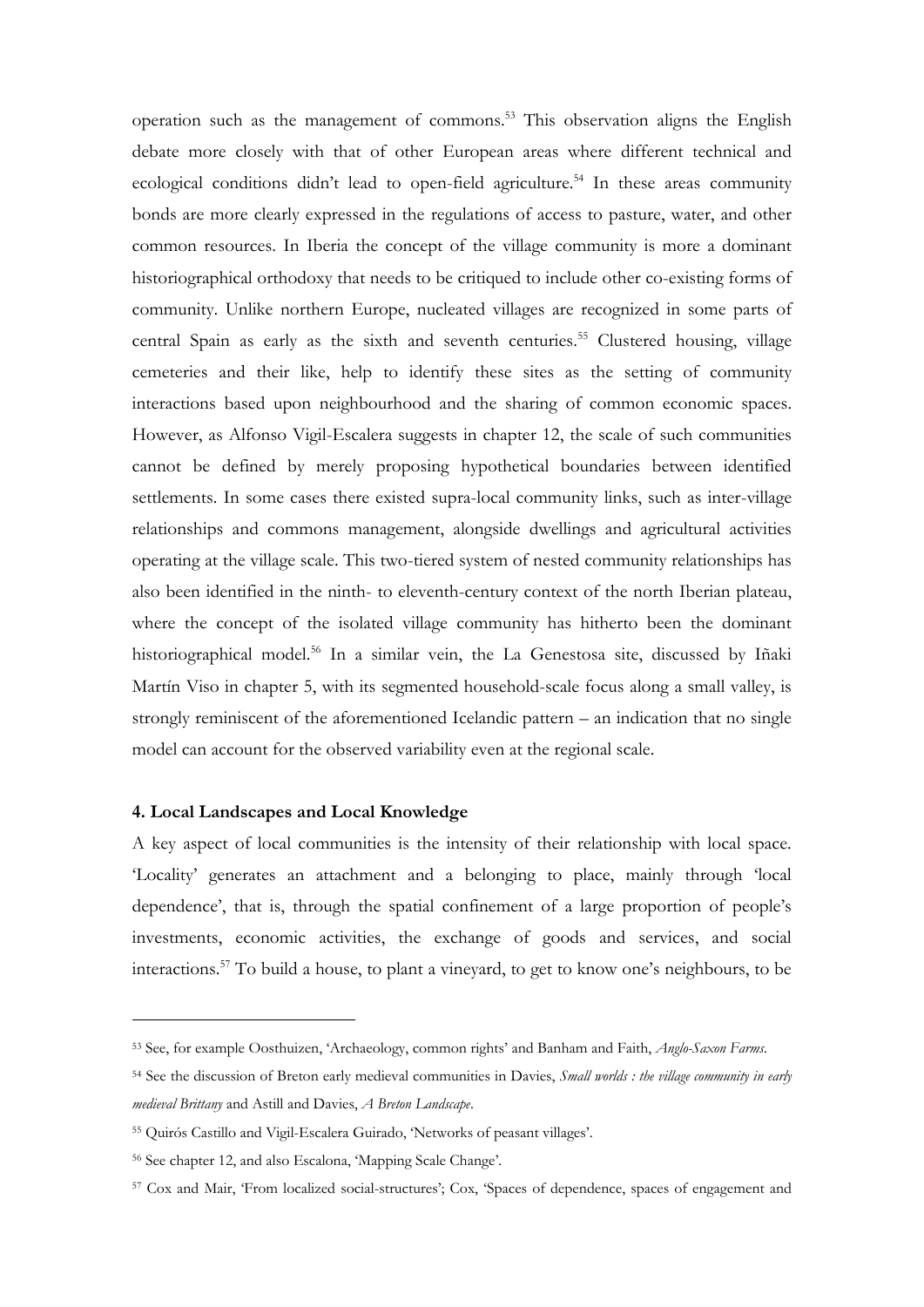recognised as a community member in discussions about common resources, or in witnessing a neighbour's sale of land; all these elements develop over time and generate feelings of belonging and identity within a 'relatively localised social structure'.<sup>58</sup> Even if the boundaries of localities are not neatly defined, and even if, of course, local people's lives are not restricted to their locality, still it can be argued to greatly determine their experience.

Personal and collective experiences of space, both through everyday activities and formal events, structured perceptions of landscape. Medieval people understood the world around them through, amongst other things, religion, memory, folk tradition, family, labour and the social order.<sup>59</sup> These combined to make landscape powerful places in which the social and natural worlds fused. Dense local knowledge, a kind of understanding that can only be achieved through participation and production of local sense of place, is part-andparcel of agents' essential equipment, and also a major factor of local dependence.<sup>60</sup> It can also be excluding: in order for immigrants to develop similar deep local knowledge requires painstaking effort and long time. In chapter 13, Escalona's definition of community as 'dense local knowledge' as opposed to external 'supra-local extensive knowledge' chimes with current concerns about the conflicting relationship between localities and the supralocal in globalization contexts.<sup>61</sup> Although most of its manifestations are forever lost to scholarship, traces of it can be recovered through place-names, small-scale land transfers or funerary landscapes, of which this volume presents several examples.

The issue of endurance is also of some significance. Local spatial knowledge, especially when strictly oral, can yield a misleading impression of timelessness, as if distilled from centuries of repeated social practices over an unchanging landscape. Generally speaking, such a view may be appropriate when discussing many European villages during the long period of stability between the eleventh century and the industrialization of rural

the politics of scale, or: looking for local politics'; Lovell, 'Belonging in need of emplacement?'.

<sup>58</sup> Cox and Mair, 'From localized social-structures'.

<sup>59</sup> Ingold, 'The temporality of the landscape'; Gosden, *Social Being and Time*; Bradley, *An Archaeology of Natural Places*; Smith, 'Inhabiting settlements'; Mileson, 'The South Oxfordshire Project'.

<sup>60</sup> Anthropological views of local knowledge often build upon Geertz, *Local Knowledge*. See further Tilley, *A phenomenology of landscape*; Escalona, Alfonso, and Reyes Téllez, 'Arqueología e historia de los paisajes medievales'; Johnson, *Ideas of Landscape*, at pp. 127–30; Bourdieu, *Outline of a Theory of Practice*.

<sup>61</sup> Pottier, Bicker, and Sillitoe, eds, *Negotiating local knowledge*, especially Pottier, 'Negotiating local knowledge : an introduction' and Arce and Fisher, 'Knowledge Interfaces'. See also Antweiler, 'Local Knowledge and Local Knowing' and Scott, *Seeing like a State*. Indeed, from these debates it is interesting to see the ways in which 'locality' is increasingly politicized as a virtue in opposition to globalization.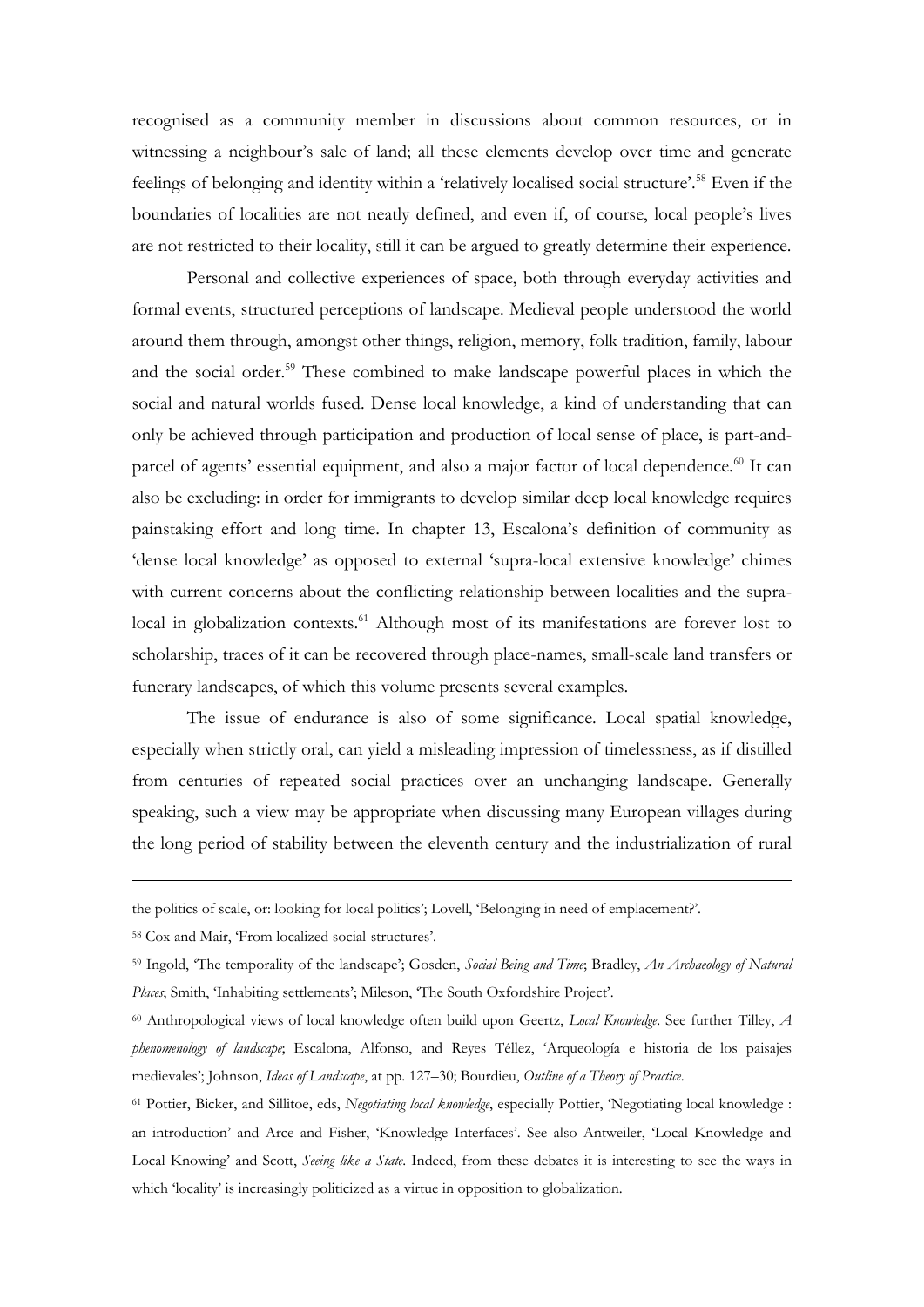areas, which in the south sometimes did not occur until the mid-twentieth century. It cannot be as usefully applied to the early medieval period when rural settlements and territories were much less stable, partly because of the absence of strong administrative systems. The exceptionally detailed archaeological record for England makes it possible to identify a number of dramatic changes in settlement patterns and field-systems taking place over the course of the early medieval period. This, Grenville Astill contends in chapter 2, is an important warning against immobilistic views of the early medieval landscape. It also highlights the fact that local oral memory could be short-lived. Population turnover, migration, changes in literacy are but some of the internal factors that could affect the (im)permanence of social memory. In other cases change was forced on localities by supralocal forces, such as the building of castles, aristocratic residences, churches, monasteries, or the carving out of restricted jurisdictional spaces, to mention but a few.<sup>62</sup> Local communities adjusted to change and, in the absence of written records, this updating could erode obsolete visions of landscape. Adaptation was not, however, always possible. The complete abandonment of most of the components of a highly monumentalized funerary landscape, studied by Martín Viso (chapter 5), shows a clear rupture in the transmission of local knowledge, that points to a major cultural disruption in that region of central Iberia.

# **Neighbourhoods and the Wider World**

We contend that the local and the various levels of the supra-local cannot be understood as mutually exclusive spheres. Just as people and goods travelled across early medieval landscapes, so were local people's mental universes much broader than is usually acknowledged. The most immediate form of supra-local interactions were between neighbouring communities. As Charles Tilly noted, sharing a frontier implies a certain degree of participation in each other's local knowledge, but also entails a peculiar kind of relationship distinguishing people from both sides from others farther afield.<sup>63</sup> Longdistance communication routes across the landscape were not only devices for top-down territorial control, but also key elements in local people's connectedness to the wider world.<sup>64</sup> Moreover, local people had and transmitted visions of the political 'world beyond', in which notions of authority and power combined with those of belonging and group membership, and even reproduced locally cultural notions and practices that historians

<sup>62</sup> Rosenwein, *Negotiating Space*; Davies, '*Protected space*'. See also Fernández Mier in chapter 3 of this volume.

<sup>63</sup> Tilly, 'Social Boundary Mechanisms'.

<sup>64</sup> See Langlands in chapter 14 of this volume.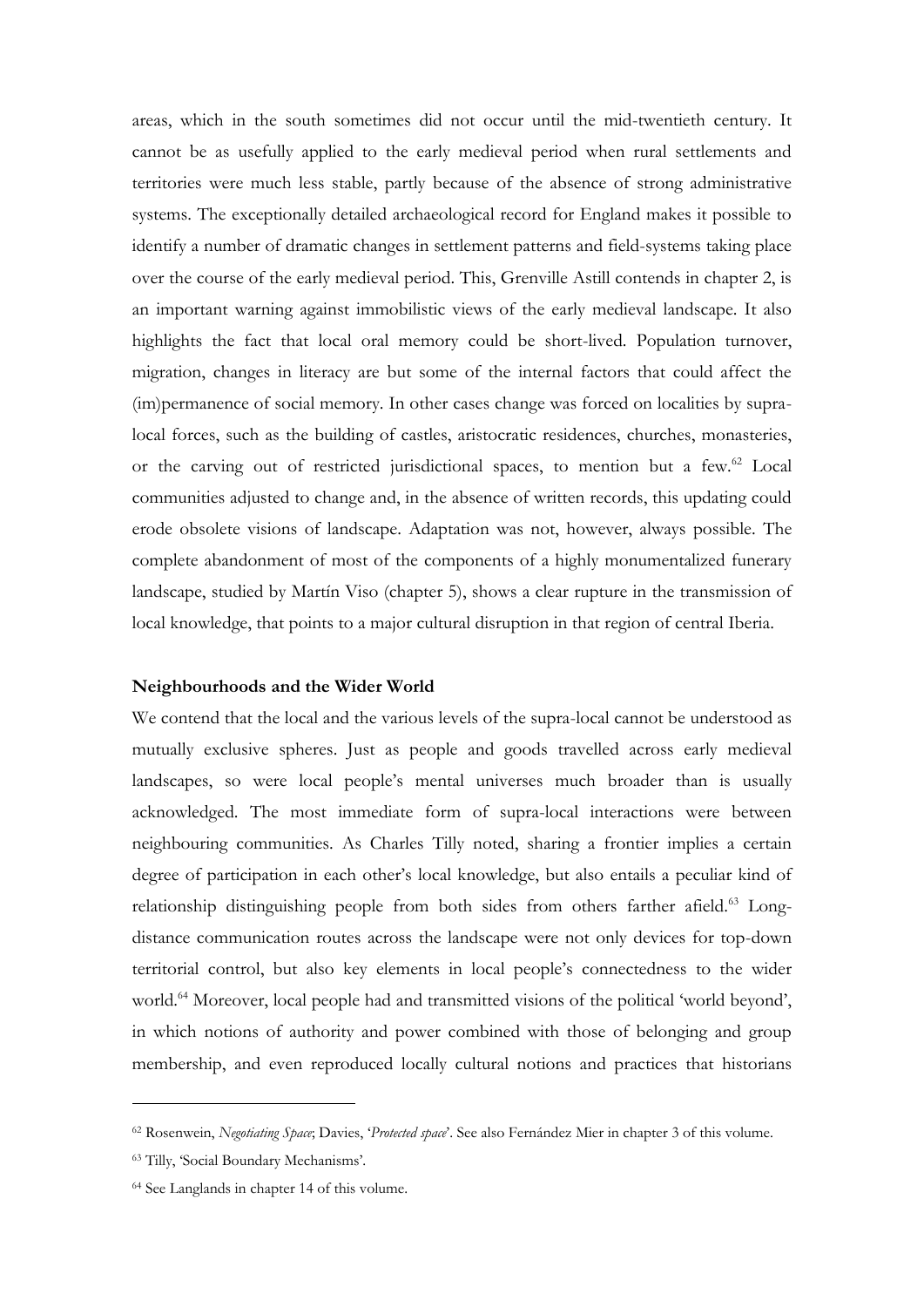more often relate to the higher spheres of learned culture or the state, as it is the case with the charter-writing traditions studied by Davies in chapter 11 of this book.

Identity looms large in our group's work.<sup>65</sup> This is hardly surprising given the concept's proliferation in the Social Sciences and the Humanities, including medieval studies, especially since the emergence of post-modernism in the 1970s.<sup>66</sup> Medievalists, for their part, are commonly more concerned with some strands of identity approaches than others, in particular issues such as individual and gender identity, embodiement, or social, ethnic and national identities.<sup>67</sup> Of these, ethnicity is an especially challenging—and much debated—area of early medieval scholarship, particularly for those working with funerary remains and associated material culture.<sup>68</sup> An ongoing issue is whether or not it is possible to reconcile material culture with ethnic labels derived from textual sources, and whether it is possible to untangle ethnicity from other forms of social identification.<sup>69</sup> Certainly it is clear that there was much regional and chronological variation in the expression of early medieval identity; but more rigorous contextual analyses of material culture, in combination with emerging molecular methodologies in archaeological science, suggest that a more nuanced view of this complexity is slowly emerging.<sup>70</sup>

The underlying crucial questions are if and how highly localised groups connected to larger scales of aggregation and how these relations in turn affected group identity.<sup>71</sup> Building on theoretical developments that emphasize the role of practices in the making of social structures, modern scholarship has incorporated a multi-layered approach to the connections between 'individual' and 'collective' or 'social' identities.<sup>72</sup> People possess not

<sup>65</sup> Davies, 'Introduction: Community Definition and Community Formation'.

<sup>66</sup> Wetherell, 'The field of identity studies'.

<sup>67</sup> Trexler, ed., *Persons in Groups. Social Behavior as Identity Formation in Medieval and Renaissance Europe*; Forde, Johnson, and Murray, eds, *Concepts of national identity*; Cohen, *Medieval identity machines*.

<sup>68</sup> Especially Pohl and Reimitz, 'Strategies of distinction. The construction of ethnic communities, 300-800'; Pohl, 'Archaeology of identity'. See also Gillett, ed., *On Barbarian Identity*.

<sup>69</sup> Amongst a wide literature see especially Shennan, *Archaeological Approaches to Cultural Identity*; Halsall, *Cemeteries and Society*; Halsall, 'Ethnicity and early medieval cemeteries'; and more recently Hakenbeck, *Local, Regional and Ethnic Identities*.

<sup>70</sup> Williams, 'Rethinking early medieval mortuary archaeology'; Hedges, 'Anglo-Saxon Migration and The Molecular Evidence'; see also, recently, the special issue in Post-Classical Archaeologies, 3 (2013), especially Marinato, 'Gli studi di bioarcheologia'.

<sup>71</sup> Compare the case studies by Chavarría and Martín Viso in chapters 4 and 5 of this volume.

<sup>72</sup> Bourdieu, *Outline of a Theory of Practice*; Giddens, *Central problems in social theory*. See Wetherell, 'The field of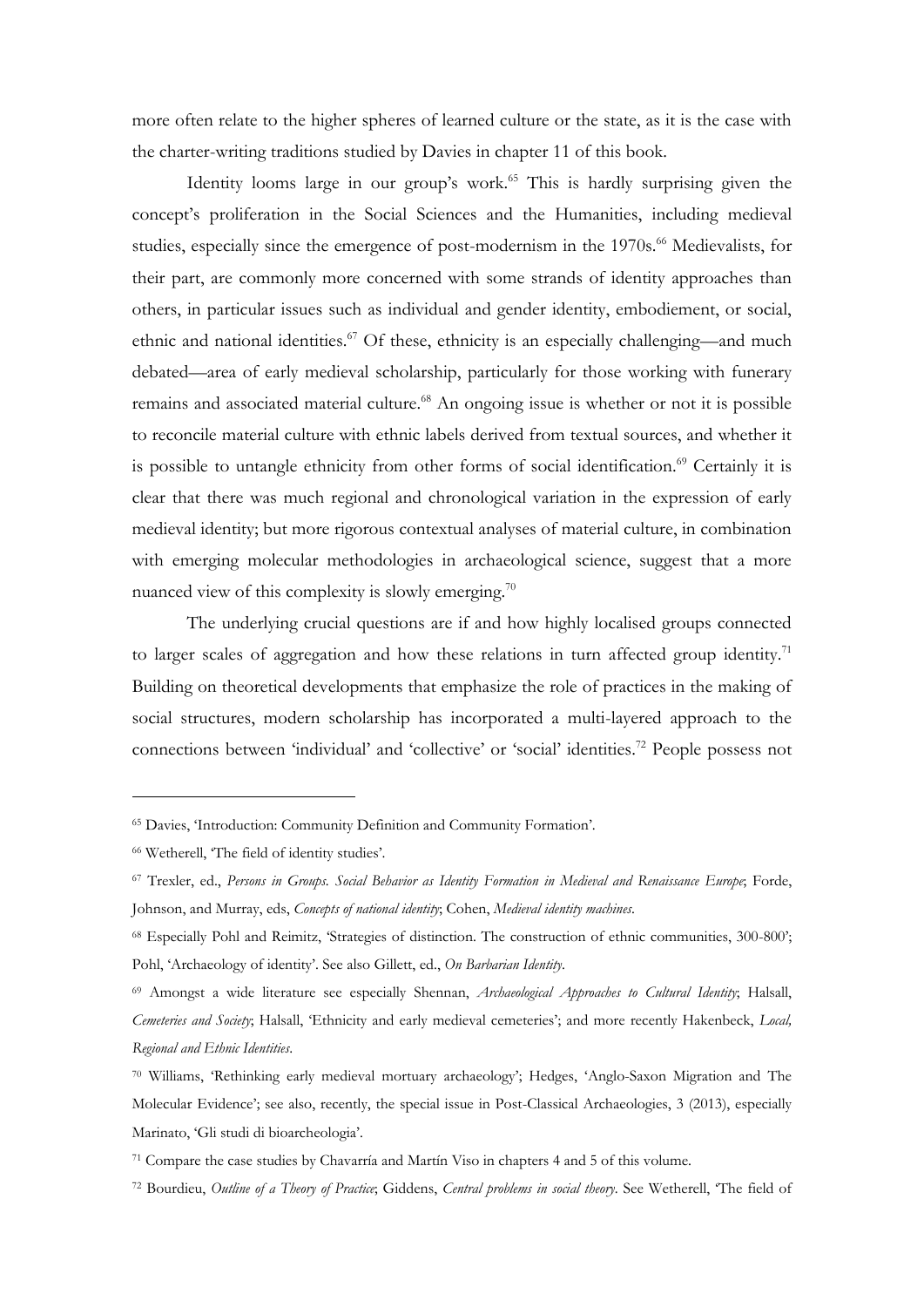one, but many identities, which are best seen as a set of resources which are deployed (or not) depending on the audience. In this way actors adapt their behaviour so that they are perceived according to existing standards and expectations.<sup>73</sup> Their identity at any moment is shaped, not only by their personal characteristics, but also by their positions in societal processes—the roles they play in different social contexts, the groups they belong to—and those positions are categorized (named) according to a shared set of notions and values. Audience is the crucial factor in the (re)production of social identities.<sup>74</sup> Individuals' performances are verified against social expectations by other actors: in the case of role identities, by those involved in the role process; in the case of group identities, by other members.<sup>75</sup> Yet, in any complex society there is rarely total agreement about codes and expectations. The range of audiences (both internal and external) is normally multiple and often incoherent or contradictory. 76

As context-dependent repertoires of self- and group-representations, social identities are also part-and-parcel of the 'localised social structures' that constitute the 'locality'.<sup>77</sup> Through everyday contact, neighbourhoods repeatedly verify individual identities, as local actors participate in collective interactions based upon roles (a head of household, a mother, a priest) and groups (households, gender groups, age groups) which are more recognizable locally, and of which community membership—when it can be defined—is paramount. 'Local identities' can, therefore, be read in two ways: as the sets of identities that individuals deploy within their local context, or as the collective identity of the locality itself as agent.<sup>78</sup> From the standardization of the parish system in the eleventh century and later, rural communities can be described as one of the most durable frameworks for collective identity in European history, surviving well into the present in many cases. Their endurance owes much to their stability as the lowest level of administrative networks, which favoured long-term identification between a community

identity studies', pp. 10-11.

<sup>73</sup> Burke, 'Identities and Social Structure'. See also Hsu and Hannan, 'Identities, Genres'.

<sup>74</sup> In R. Trexler's words, 'to have an identity means to have done things in the presence of others', Trexler, 'Introduction', p. 4.

<sup>75</sup> Burke, 'Identities and Social Structure'.

<sup>76</sup> Hsu and Hannan, 'Identities, Genres'

<sup>77</sup> Cox and Mair, 'From localized social-structures'.

<sup>78</sup> Ibid., p. 198.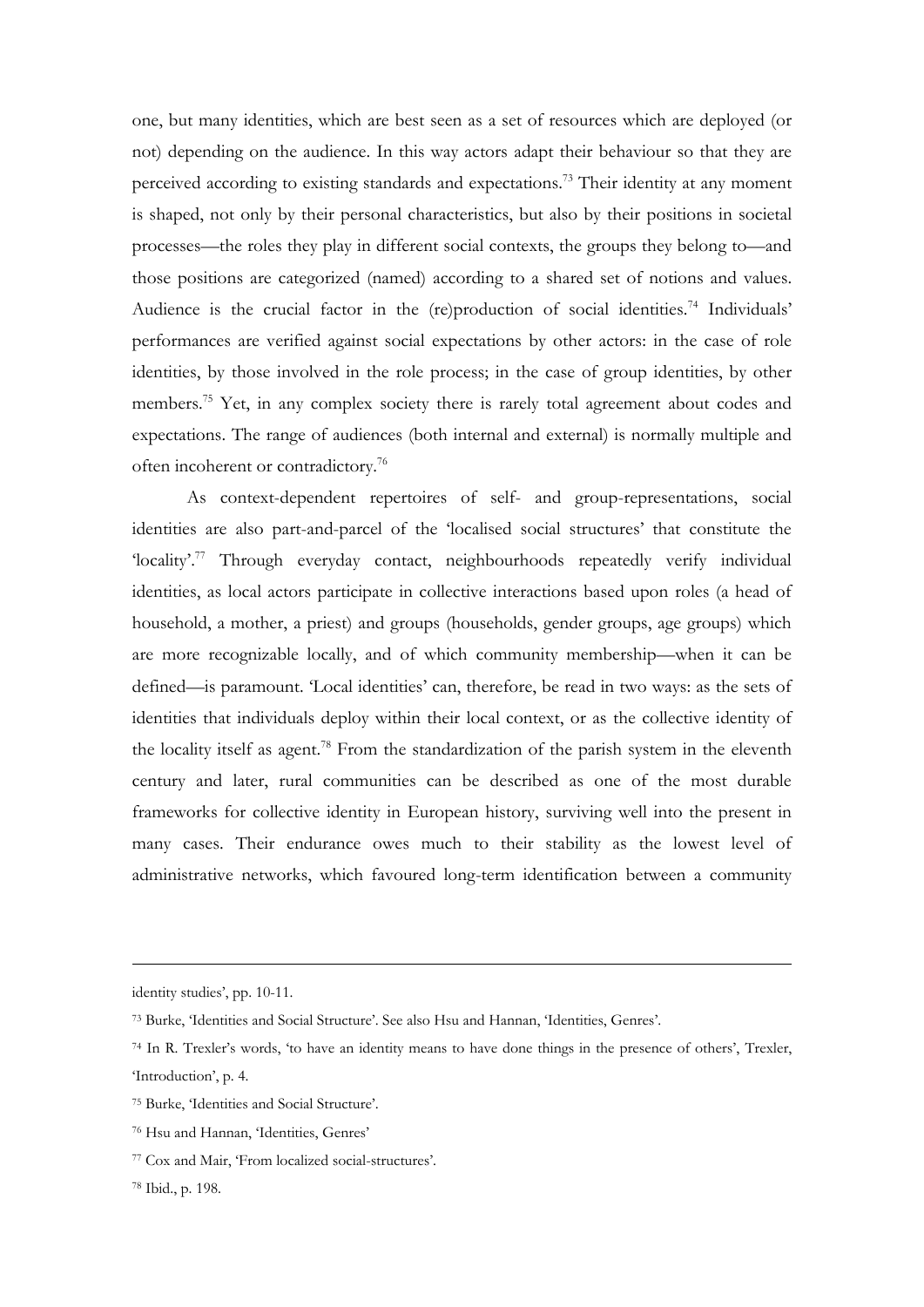and its continuous, legally recognized territory. <sup>79</sup> Institutionalization also implied the existence of similarly durable external audiences—mainly the state—to repeatedly verify these identities by recognizing rural communities as belonging to the same 'category' or 'organizational form'.

The combination of strong legal/administrative definition, intense territorialization and trans-generational stability, however, is much more blurred in the early medieval period.<sup>80</sup> Localities ('localised social structures') of course existed, and must have produced collective identity and belonging, as well as more-or-less defined territorialities, as is the case in any other historical period, but they probably were more fluid than in more institutionalized contexts. The contributors to this volume approach early medieval identities through different strategies, including the study of place-names, landscape markers and boundaries, the location of cemeteries and funerary monuments, the morphology of settlements, fields, and territories, or site-distributions. In general, they agree on the nested character of social identities, so local notions of belonging are seen as only one component of a more diverse set that includes supra-local identities. It also includes larger-scale identifications. To which extent ethnic identities are part of wider 'political' feelings of aggregation or more locally grounded manifestations of shared cultural elements is a matter for debate. There is no such a thing as the 'pure' locality: the local is more likely the point of convergence—often conflictive—of locally-rooted, multi-scalar agencies; the interface for social complexity.

### BIBLIOGRAPHY

### **Primary Sources**

Whitelock, Dorothy, *English Historical Documents. Volume 1: c.500-1042* (London: Eyre and Spottyswoode, 1955)

#### **Secondary Sources**

-

Airlie, Stuart, Walter Pohl, and Helmut Reimitz, eds, *Staat im Frühen Mittelalter*, Forschungen Zur Geschichte Des Mittelalters, 11 (Wien: Österreichischen Akademie der Wissenschaften, 2006)

Althusser, Louis, *Lenin and Philosophy and Other Essays* (London: New Left Books, 1971)

Antweiler, Christoph, 'Local Knowledge and Local Knowing. An Anthropological Analysis of Contested "Cultural Products' in the Context of Development', *Anthropos,* 4 (1998), 469-94

<sup>79</sup> Escalona, 'Territorialidad e identidades locales'.

<sup>80</sup> Davies, 'Populations, Territory and Community Membership'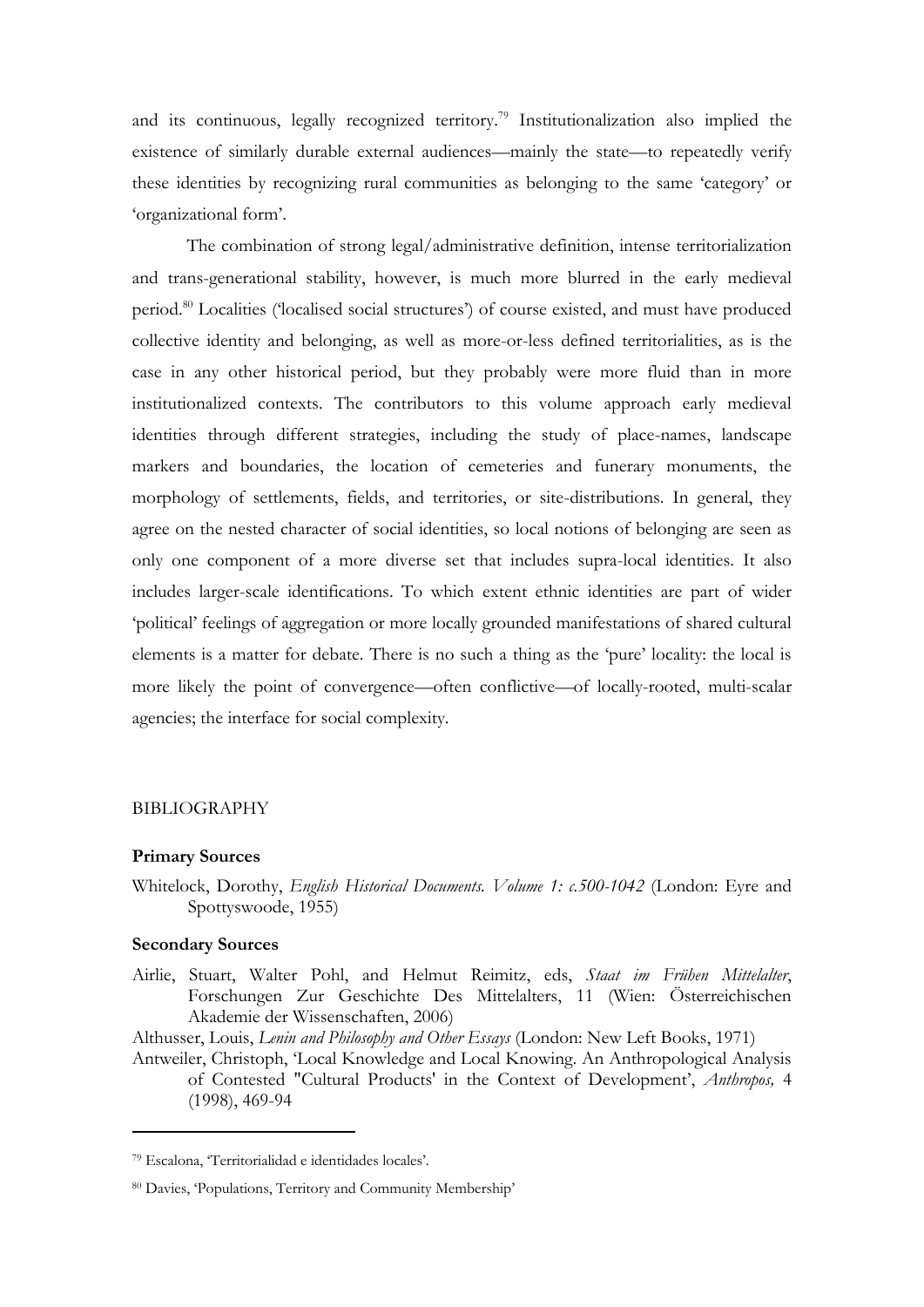- Arce, Alberto, and Eleanor Fisher, 'Knowledge Interfaces and Practices of Negotiation: Cases from a Women's Group in Bolivia and an Oil Refinery in Wales, United Kingdom', in *Negotiating local knowledge : power and identity in development*, ed. by Johan Pottier, Alan Bicker and Paul Sillitoe (London: Pluto Press, 2003), pp. 74-97
- Arendt, Hanna, *The Human Condition* (New York: Anchor Books, 1959)
- Arnold, Bettina, and D. Blair Gibson, eds, *Celtic Chiefdom, Celtic State* (Cambridge: Cambridge University Press, 1995)
- Astill, Grenville, and Wendy Davies, *A Breton Landscape* (London: University College London Press, 1997)
- Bagge, Sverre, 'Christianization and State Formation in Early Medieval Norway', *Scandinavian Journal of History,* 30 (2005), 107-34
- Bagge, Sverre, *From Viking Stronghold to Christian Kingdom. State Formation in Norway c. 900- 1350* (Copenhagen: Museum Tusculanum Press, 2010)
- Bagge, Sverre, *Cross and Scepter. The Rise of the Scandinavian Kingdoms from the Vikings to the Reformation* (Princeton: Princeton University Press, 2014)
- Banham, Debbie, and Rosamund Faith, *Anglo-Saxon Farms and Farming* (Oxford: Oxford University Press, 2014)
- Barnes, S. Barry, *The Nature of Power* (Cambridge: Polity, 1988)
- Blomkvist, Nils, 'Eastern and Southern Scandinavia and the Baltic trade and tributes, network-polities, and state formation processes', in *Taxes, Tributes and Tributary Lands in the Making of the Scandinavian Kingdoms in the Middle Ages*, ed. by Steinar Imsen (Trondheim: Tapir Academic Press, 2011), pp. 167-88
- Bodley, John, *The power of scale. A global history approach* (Armonk: M. E. Sharpe, 2003)
- Boehm, Christopher, 'Egalitarian behavior and reverse dominance hierarchy', *Current Anthropology,* 34 (1993), 227-54
- Bourdieu, Pierre, *Outline of a Theory of Practice*, trans. by Richard Nice, Cambridge Studies in Social and Cultural Anthropology. 16 (Cambridge: Cambridge University Press, 1977)
- Bradley, Richard, *An Archaeology of Natural Places* (London: Routledge, 2000)
- Brett, Caroline, 'Brittany and the Carolingian Empire: A Historical Review', *History Compass,* 11 (2013), 268-79
- Brumfiel, Elizabeth M., 'Heterarchy and the Analysis of Complex Societies: Comments', *Archeological Papers of the American Anthropological Association,* 6 (1995), 125-31
- Burke, Peter J., 'Identities and Social Structure', *Social Psychology Quarterly,* 67 (2004), 5-15
- Cam, Helen Maud, 'The community of the vill', in *Lordship and community in Medieval Europe: selected readings*, ed. by Frederic L. Cheyette (New York - London: 1968), pp. 256-67
- Campbell, James, 'The late Anglo-Saxon state: a maximum view', *Proceedings of the British Academy,* 87 (1995), 39-65
- Campbell, James, *The Anglo-Saxon State* (London: Bloomsbury Academic, 2000)
- Carneiro, Robert L., 'On the relationship between size of population and complexity of social organization', *Southwestern Journal of Anthropology,* 23 (1967), 234-43
- Carroll, J., Andrew Reynolds, and Barbara Yorke, eds, *Power and place in Later Roman and early medieval Europe: interdisciplinary perspectives on governance and civil organization* (London: The British Academy, forthcoming)
- Claessen, Henri J.M., and Peter Skalník, eds, *The Early State* (The Hague: Mouton, 1978)
- Claessen, Henri J.M., and Peter Skalník, eds, *The Study of the State* (The Hague: Mouton, 1981)
- Cohen, Jeffrey J., *Medieval identity machines* (Minneapolis University of Minnesota Press, 2003)
- Cohen, R., and Elman R. Service, eds, *Origins of the State: The Anthropology of Political Evolution* (Philadelphia: Institute for the Study of Human Issues, 1978)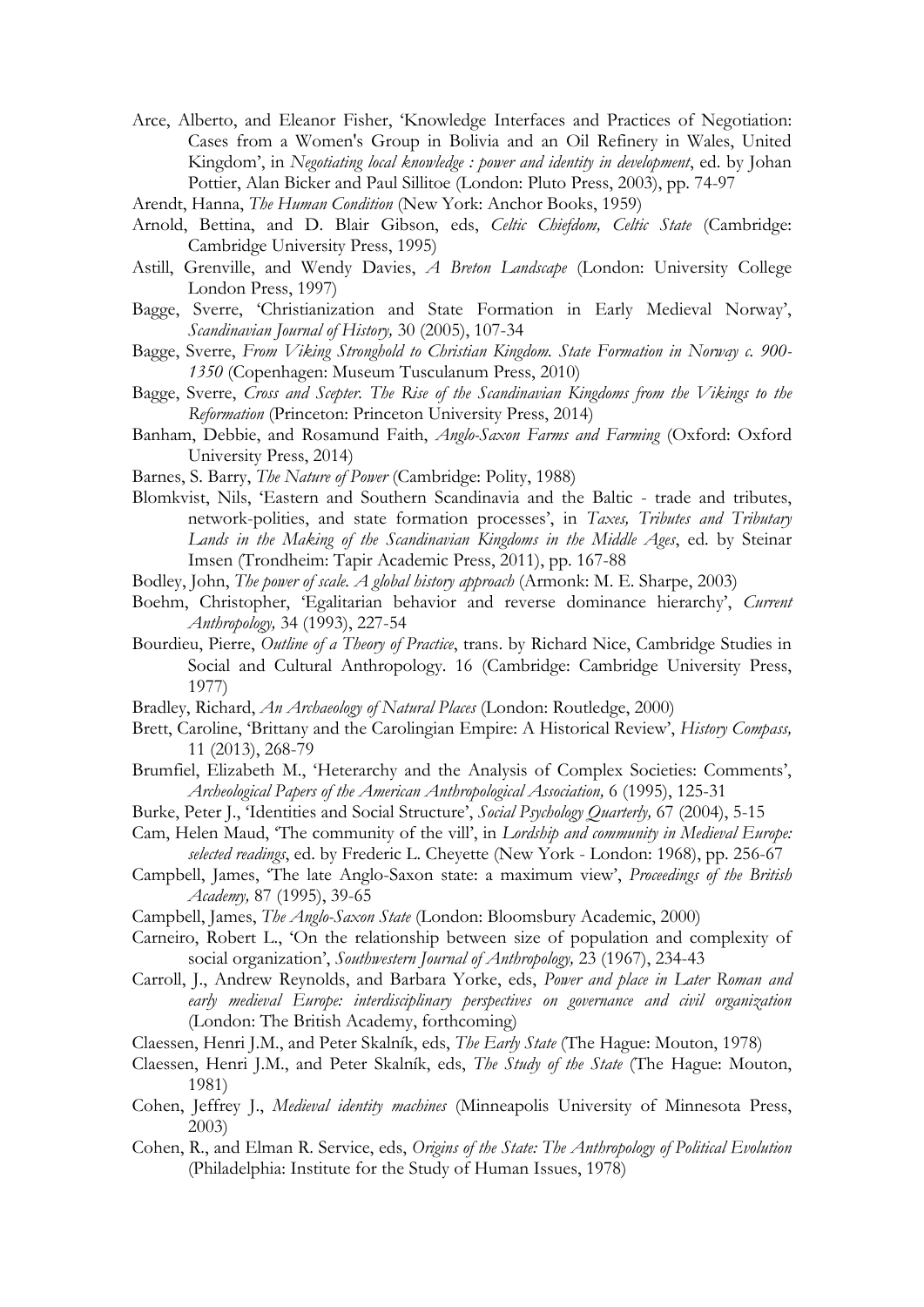- Cox, Kevin R., 'Representation and power in the politics of scale', *Political Geography,* 17 (1998), 41-44
- Cox, Kevin R., 'Spaces of dependence, spaces of engagement and the politics of scale, or: looking for local politics', *Political Geography,* 17 (1998), 1-23
- Cox, Kevin R., and A. Mair, 'From localized social structures to localities as agents', *Environment and Planning A,* 23 (1991), 197-213
- Chapman, Robert, *Emerging Complexity: the Later Prehistory of South-East Spain, Iberia and the West Mediterranean*, New Studies in Archaeology (Cambridge: Cambridge University Press, 2009)
- Charles-Edwards, Thomas 'Early medieval kingships in the British Isles', in *The Origins of Anglo-Saxon Kingdoms*, ed. by Stephen R. Bassett (Leicester: Leicester University Press, 1989), pp. 28-39
- Childe, Vere Gordon, 'The Urban Revolution', *Town Planning Review,* 21 (1950), 3-17
- Davies, Wendy, *Small worlds : the village community in early medieval Brittany*, [1st published] edn (London: Gerald Duckworth, 1988)
- Davies, Wendy, *Patterns of power in Early Medieval Wales* (Oxford: Clarendon Press, 1990)
- Davies, Wendy, '*Protected space* in Britain and Ireland', in *Scotland in Dark-Age Britain*, ed. by B. E. Crawford (Saint Andrews: 1996), pp. 1-19
- Davies, Wendy, 'Introduction: Community Definition and Community Formation in the Early Middle Ages - Some Questions', in *People and Space in the Middle Ages (300- 1300)*, ed. by Wendy Davies, Guy Halsall and Andrew Reynolds (Turnhout: Brepols, 2006), pp. 1-12
- Davies, Wendy, 'Populations, Territory and Community Membership: Contrasts and Conclusions', in *People and Space in the Middle Ages (300-1300)*, ed. by Wendy Davies, Guy Halsall and Andrew Reynolds (Turnhout: Brepols, 2006), pp. 295-307
- Davies, Wendy, 'Local priests and the writing of charters in northern Iberia in the tenth century', in *Chartes et cartulaires comme instruments de pouvoir. Espagne et Occident chrétien (VIIIe-XIIe siècles)*, ed. by Julio Escalona and Hélène Sirantoine (Toulouse: Editions Méridiennes - CSIC, 2013), pp. 29-43
- Durliat, Jean, *Les finances publiques. De Diocletien aux Carolingiens (284-888)* (Sigmaringen: Throbecke Verlag, 1990)
- Earle, Timothy, *How Chiefs Come to Power. The Political Economy in Prehistory* (Stanford: Stanford University Press, 1997)
- Ehrenreich, Robert M., Carole L. Crumley, and Janet E. Levy, eds, *Heterarchy and the Analysis of Complex Societies*, Archaeological Papers of the American Anthropological Association, 6 (Arlington (VA): American Anthropological Association, 1995)
- Escalona, Julio, 'Mapping Scale Change: hierarchization and fission in Castilian rural communities during the tenth and eleventh centuries', in *People and Space in the Middle Ages (300-1300)*, ed. by Wendy Davies, Guy Halsall and Andrew Reynolds (Turnhout: Brepols, 2006), pp. 143-66
- Escalona, Julio, 'Territorialidad e identidades locales en la Castilla condal', in *Construir la identidad en la Edad Media*, ed. by José Antonio Jara Fuente, Georges Martin and Isabel Alfonso (Cuenca: Universidad de Castilla-La Mancha, 2010), pp. 55-82
- Escalona, Julio, 'In the name of a distant king: representing royal authority in the county of Castile, c.900–1038', *Early Medieval Europe,* 24 (2016), 74-102
- Escalona, Julio, Isabel Alfonso, and Francisco Reyes Téllez, 'Arqueología e historia de los paisajes medievales. Apuntes para una agenda de investigación', in *El paisaje en perspectiva histórica. Formación y transformación del paisaje en el mundo mediterráneo*, ed. by Ramón Garrabou and José Manuel Naredo (Zaragoza: Prensas Universitarias de Zaragoza, 2008), pp. 91-116

Escalona, Julio, and Francisco Reyes Téllez, 'Scale change on the border: the county of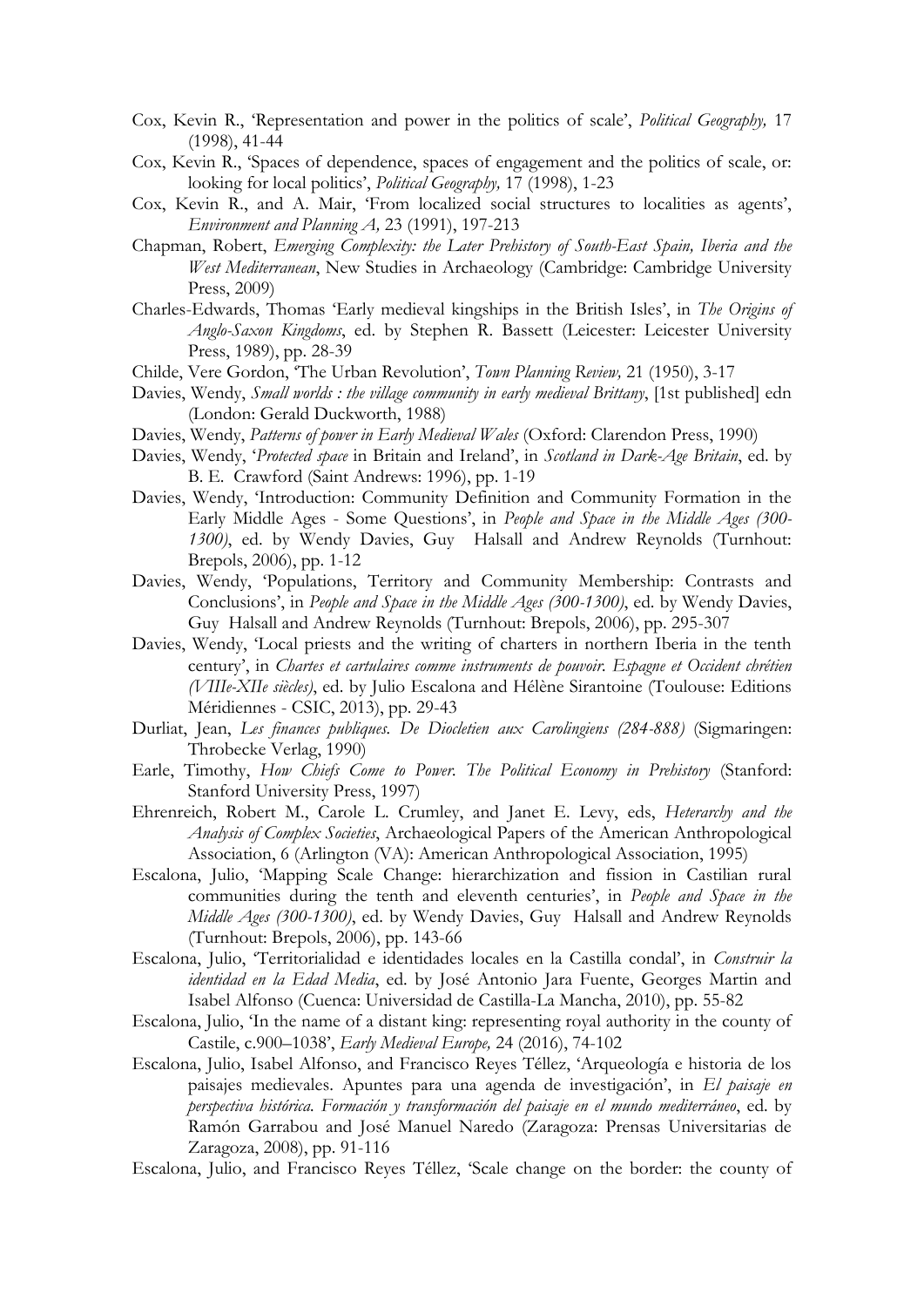Castile in the tenth century ', in *Scale and Scale Change in the Early Middle Ages: exploring landscape, local society and the world beyond*, ed. by Julio Escalona and Andrew Reynolds (Turnhout: Brepols, 2011), pp. 153-83

- Faith, Rosamond, *The English Peasantry and the Growth of Lordship* (Leicester: Leicester University Press, 1997)
- Faith, Rosamond, 'Forces and Relations of Production in Early Medieval England', *Journal of Agrarian Change,* 9 (2009), 23-41
- Feinman, Gary M., and Jill Neitzel, 'Too Many Types: An Overview of Sedentary Prestate Societies in the Americas', *Advances in Archaeological Method and Theory,* 7 (1984), 39- 102
- Forde, Simon, Lesley Johnson, and Alan V. Murray, eds, *Concepts of national identity in the Middle Ages*, Leeds Texts and Monographs. New Series, 14 (Leeds: Leeds University Press, 1995)
- Foucault, Michel, *Discipline and Punish. The Birth of the Prison*, trans. by Alan Sheridan (London: Allen Lane, 1977)
- Fried, Morton H., 'On the Evolution of Social Stratification and the State', in *Culture in History*, ed. by S. Diamond (New York: Columbia University Press, 1960), pp. 713- 31
- Fried, Morton H., *The Evolution of Political Society: An Essay in Political Anthropology* (New York: Random House, 1967)
- Gameson, R. Richard, ed., *St Augustine and the conversion of England* (Gloucestershire: Sutton Publishing, 1999)
- Garipzanov, Ildar H., Patrick Geary, and Przemyslav Urbanczyk, eds, *Franks, Northmen and Slavs. Identities and state formation in early medieval Europe*, Cursor Mundi, 5 (Turnhout: Brepols, 2008)
- Geary, Patrick, *The Myth of Nations: The Medieval Origins of Europe* (Princeton, NJ: Princeton University Press, 2003)
- Geertz, Clifford, *Local Knowledge: Further Essays in Interpretive Anthropology* (New York, USA: Basic Books, 1983)
- Giddens, Anthony *Central problems in social theory: action, structure and contradiction in social analysis* (Houndmills: McMillan Education, 1979)
- Gillett, Andrew, ed., *On Barbarian Identity: Critical Approaches to Ethnicity in the Early Middle Ages*, Studies in the early Middle Ages, 4 (Turnhout: Brepols, 2002)
- Gosden, Chris, *Social Being and Time* (Oxford: Blackwell, 1994)
- Habermas, Jürgen, *The Theory of Communicative Action I-II* (Cambridge: Polity, 1984-87)
- Hakenbeck, Sue, *Local, Regional and Ethnic Identities in Early Medieval Cemeteries in Bavaria*, Contributi di Archaeologia Medievale (Firenze: All'Insegna del Giglio, 2011)
- Halsall, Guy, *Cemeteries and Society in Merovingian Gaul. Selected Studies in History and Archaeology, 1992-2009*, Brill's Series on the Early Middle Ages. 18 (Leiden: Brill, 2010)
- Halsall, Guy, 'Ethnicity and early medieval cemeteries', *Arqueología yTerritorio Medieval,* 18 (2011), 15-27
- Hall, David, *The Open Fields of England* (Oxford: Oxford University Press, 2104)
- Hamerow, Helena, *Early Medieval Settlements. The archaeology of rural communities in North-West Europe 400-900* (Oxford: Oxford University Press, 2002)
- Handley, Mark, 'The Early Medieval inscriptions of Western Britain: Function and Sociology', in *The Community, the Family and the Saint. Patterns of Power in Early Medieval Europe*, ed. by Joyce Hill and Mary Swan (Turnhout: Brepols, 1998), pp. 339-61
- Haselgrove, C., 'Late Iron Age society in Britain and north-west Europe: structural transormation or superficial change?'', in *Celtic Chiefdom, Celtic State: The Evolution of Complex Social Systems in Prehistoric Europe*, ed. by B. Arnold and D. Blair Gibson (Cambridge: Cambridge University Press, 1999), pp. 81-87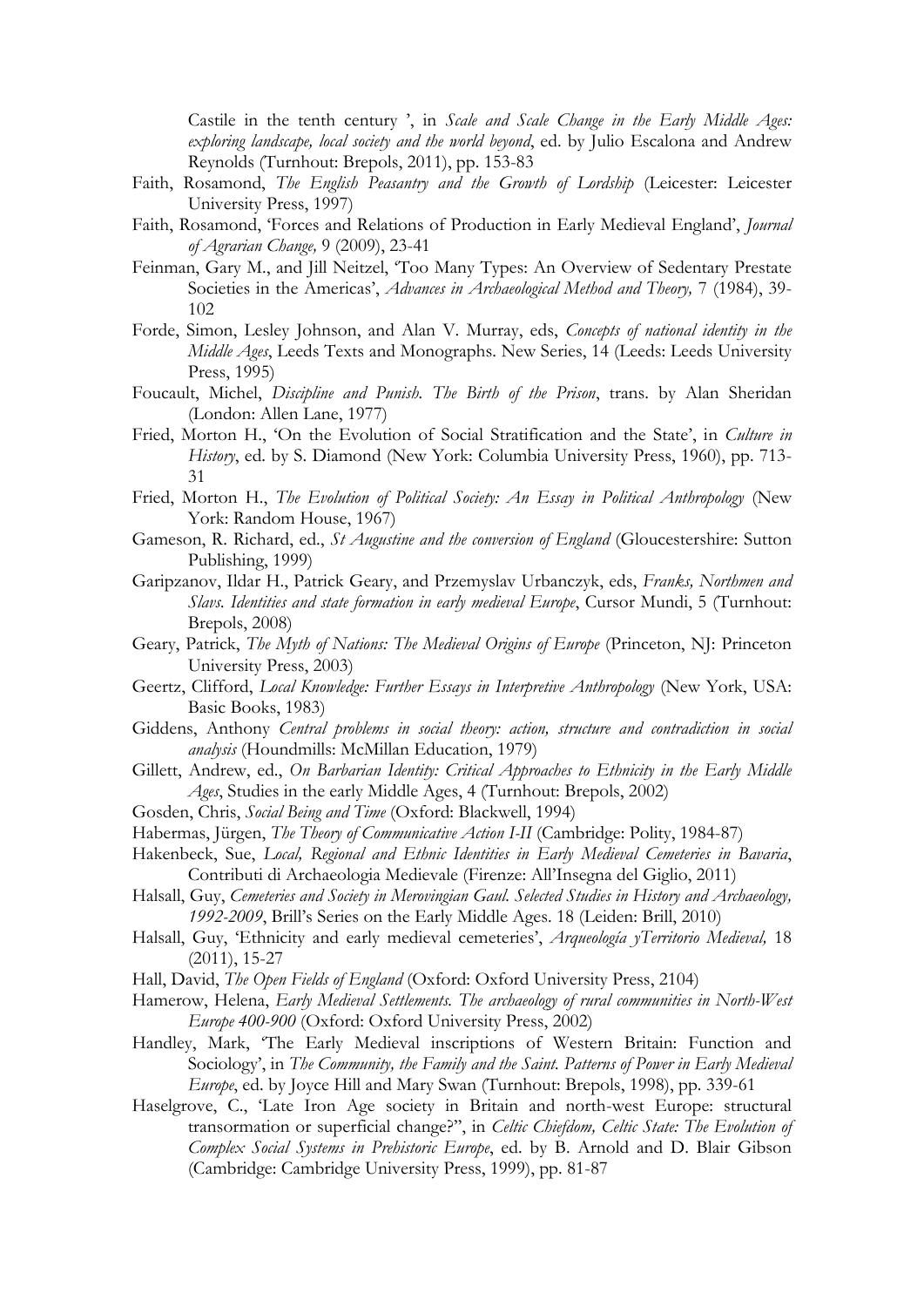- Hedges, Robert, 'Anglo-Saxon Migration and The Molecular Evidence', in *The Oxford Handbook of Anglo-Saxon Archaeology*, ed. by Helena Hamerow, David Hinton and Sally Crawford (Oxford: Oxford University Press, 2011), pp. 79-90
- Hsu, Greta, and Michael T. Hannan, 'Identities, Genres, and Organizational Forms', *Organization Science (Frontiers of Organization Science, Part 2 of 2),* 16 (2005), 474-90
- Ingold, Tim, 'The temporality of the landscape', *World Archaeology,* 25 (1993), 152-74
- Jarrett, Jonathan, 'Engaging Élites: Counts, Capital and Frontier Communities in the Ninth and Tenth Centuries, in Catalonia and Elsewhere', (forthcoming)
- Johnson, Allen W., and Timothy K. Earle, *The Evolution of Human Societies. From Foraging Group to Agrarian State* (Stanford: Stanford University Press, 1987)

Johnson, Matthew, *Ideas of Landscape* (Oxford: Blackwell, 2007)

- Jonas, Andrew E. G., 'Locality', in *Encyclopedia of Geography*, ed. by Barney Warf (Thousand Oaks CA - London - New Delhi - Singapore: Sage, 2010), pp. s. v. Locality
- Joyce, Patrick, 'What is the social in social history?', *Past and Present,* 206 (2010), 223-48
- Kristiansen, Kristian, 'Chiefdoms, states and systems of social evolution', in *Chiefdoms: Power, Economy and Ideology*, ed. by Timothy Earle (Cambridge: Cambridge University Press, 1991), pp. 16-43
- Lovell, Nadia, 'Introduction. Belonging in need of emplacement?', in *Locality and Belonging*, ed. by Nadia Lovell (London
- New York: Routledge, 1998), pp. 1-24
- Mann, Michael, *The Sources of Social Power: Volume 1, A History of Power from the Beginning to AD 1760* (Cambridge: Cambridge University Press, 1986)
- Marinato, M., 'Gli studi di bioarcheologia dei cimiteri medievali in Italia', *Post-Classical Archaeologies,* 3 (2013), 113-29
- Marston, Sallie A., 'The social construction of scale', *Progress in Human Geography,* 24 (2000), 219-42
- Mayhew, Susan, *A Dictionary of Geography* (Oxford: Oxford Universiry Press, 2004)
- McAnany, Patricia A., and Norman Yoffee, eds, *Questioning Collapse. Human Resilience, Ecological Vulnerability, and the Aftermath of Empire* (Cambridge: Cambridge University Press, 2009)
- Mileson, S., 'The South Oxfordshire Project: perceptions of landscape, settlement and society, c.500-1650', *Landscape History,* 33 (2012)
- Morrison, Kathleen D., 'All is not lost when the center does not hold', *Science and Archaeology,* 315 (2007), 42-43
- Oosthuizen, Susan, 'Archaeology, common rights and the origins of Anglo-Saxon identity', *Early Medieval Europe,* 18 (2011), 153-81
- Parsons, Talcott, 'On the concept of political power', *Proceedings of the American Philosophical Society,* 107 (1963), 232-62
- Pohl, Walter, 'Archaeology of identity: introduction', in *Archaeology of Identity - Archäologie der Identität*, ed. by Walter Pohl and Mathias Mehofer (Viena: Österreichische Akademie der Wissenschaften, 2010)
- Pohl, Walter, ed., *Kingdoms of the Empire: The Integration of Barbarians in Late Antiquity*, Transformation of the Roman World 1(Leiden - New York - Köln: Brill, 1997)
- Pohl, Walter, and Helmut Reimitz, 'Strategies of distinction. The construction of ethnic communities, 300-800', ed. by Ian Wood (Leiden-Boston-Köln: Brill, 1998)
- Pohl, Walter, and Veronika Wieser, eds, *Der frühmittelalterliche Staat - Europäische Perspektiven*, Forschungen zur Geschichte des Mittelalters, 17 (Wien: Österreichischen Akademie der Wissenschaften, 2009)
- Pottier, Johan, 'Negotiating local knowledge : an introduction', in *Negotiating Local Knowledge : Power and Identity in Development*, ed. by Johan Pottier, Alan Bicker and Paul Sillitoe (London: Pluto Press, 2003), pp. 1-29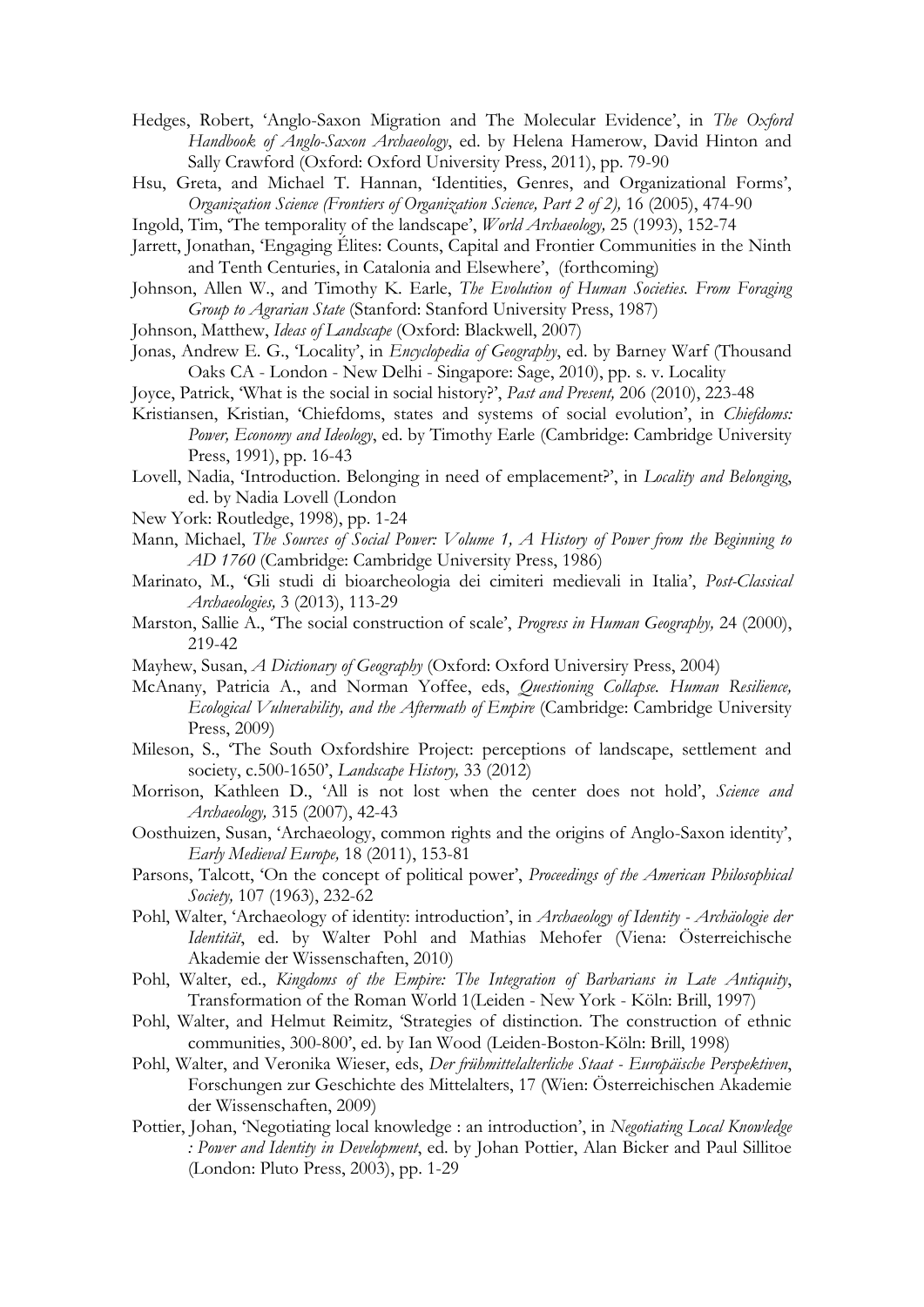- Pottier, Johan, Alan Bicker, and Paul Sillitoe, eds, *Negotiating local knowledge : power and identity in development* (London: Pluto Press, 2003)
- Price, Barbara, 'Secondary State Formation: An Exploratory Model', in *Origins of the State: The Anthropology of Political Evolution*, ed. by R. Cohen and Elman R. Service (Philadelphia: Institute for the Study of Human Issues, 1978), pp. 161–224
- Quigley, Declan, 'Introduction: The Character of Kingship', in *The Character of Kingship*, ed. by Declan Quigley (Oxford - New York: Berg, 2005), pp. 1-23
- Quirós Castillo, Juan Antonio, ed., *The archaeology of early medieval villages in Europe*, Documentos de Arqueología e Historia, 1 (Bilbao: Universidad del País Vasco, 2009)
- Quirós Castillo, Juan Antonio, and Alfonso Vigil-Escalera Guirado, 'Networks of peasant villages between Toledo and Velegia Alabense, northwestern Spain (V-Xth centuries)', *Archeologia Medievale,* 33 (2006), 79-128
- Randsborg, Klavs, *The Viking Age in Denmark: The Formation of a State*, Vol. Duckworth (London, 1980)
- Renfrew, Colin, 'Systems collapse as social transformation', in *Approaches to social archaeology*, ed. by Colin Renfrew (Edinburgh: Edinburgh University Press, 1984), pp. 366-89
- Renfrew, Colin, and Paul Bahn, *Archaeology. Theories, Methods and Practice*, 3 edn (London: Thames&Hudson, 2000)
- Reuter, Timothy, 'Assembly politics in Western Europe from the Eighth Century to the Twelfth', in *The Medieval World*, ed. by Peter Linehan and Janet L. Nelson (London: 2001), pp. 432-50
- Reynolds, Susan, *Kingdoms and Communities in Western Europe, 900-1300* (Oxford: Clarendon, 1984)
- Roberts, Brian K., *Rural Settlement in Britain. Studies in Historical Geography* (Folkestone: Dawson, 1977)
- Rosenwein, Barbara H., *Negotiating Space: Power Restraint and the Privileges of Immunity in Early Medieval Europe* (Ithaca: Cornell University Press, 1999)
- Ruiz, Arturo, and Manuel Molinos, *The Archaeology of the Iberians* (Cambridge: Cambridge University Press, 1998)
- Sahlins, Marshall, 'Poor Man, Rich Man, Big Man, Chief. Political Types in Melanesia and Polynesia', *Comparative Studies in Society and History,* 5 (1963), 285-303
- Sanderson, Stephen K., 'Evolutionism and its Critics. Deconstructing and Reconstructing an Evolutionary Interpretation of Human Society', (Boulder: Paradigm, 2007)
- Scott, James C., *Seeing like a State: How Certain Schemes to Improve the Human Condition Have Failed* (New Haven: Yale University Press, 1998)
- Schwartz, Glenn M., and John J. Nichols, eds, *After collapse. The regeneration of complex societies* (Tucson: University of Arizona Press, 2006)
- Service, Elman, *Primitive Social Organization: An Evolutionary Perspective* (New York: Random House, 1971)
- Shennan, Stephen, *Archaeological Approaches to Cultural Identity*, One World Archaeology. 10 (London: David Hyman, 1989)
- Smith, S. V., 'Inhabiting settlements, inhabiting worlds: deserted medieval villages and the evidence for peasant experience', in *Deserted Villages Revisited*, ed. by Chris Dyer and R. Jones (Hatfield: University of Hertfordshire Press, 2010), pp. 64-84
- Strayer, Joseph R., *On the Medieval Origins of the Modern State* (Princeton: Princeton University Press, 1970)
- Tainter, Joseph A., *The collapse of complex societies* (Cambridge: Cambridge University Press, 1988)

Taylor, C. C., *Village and Farmstead. A history of rural settlement in England* (London: 1983)

Thurston, Tina L., ed., *Landscapes of Power, Landscapes of Conflict: State Formation in the South*